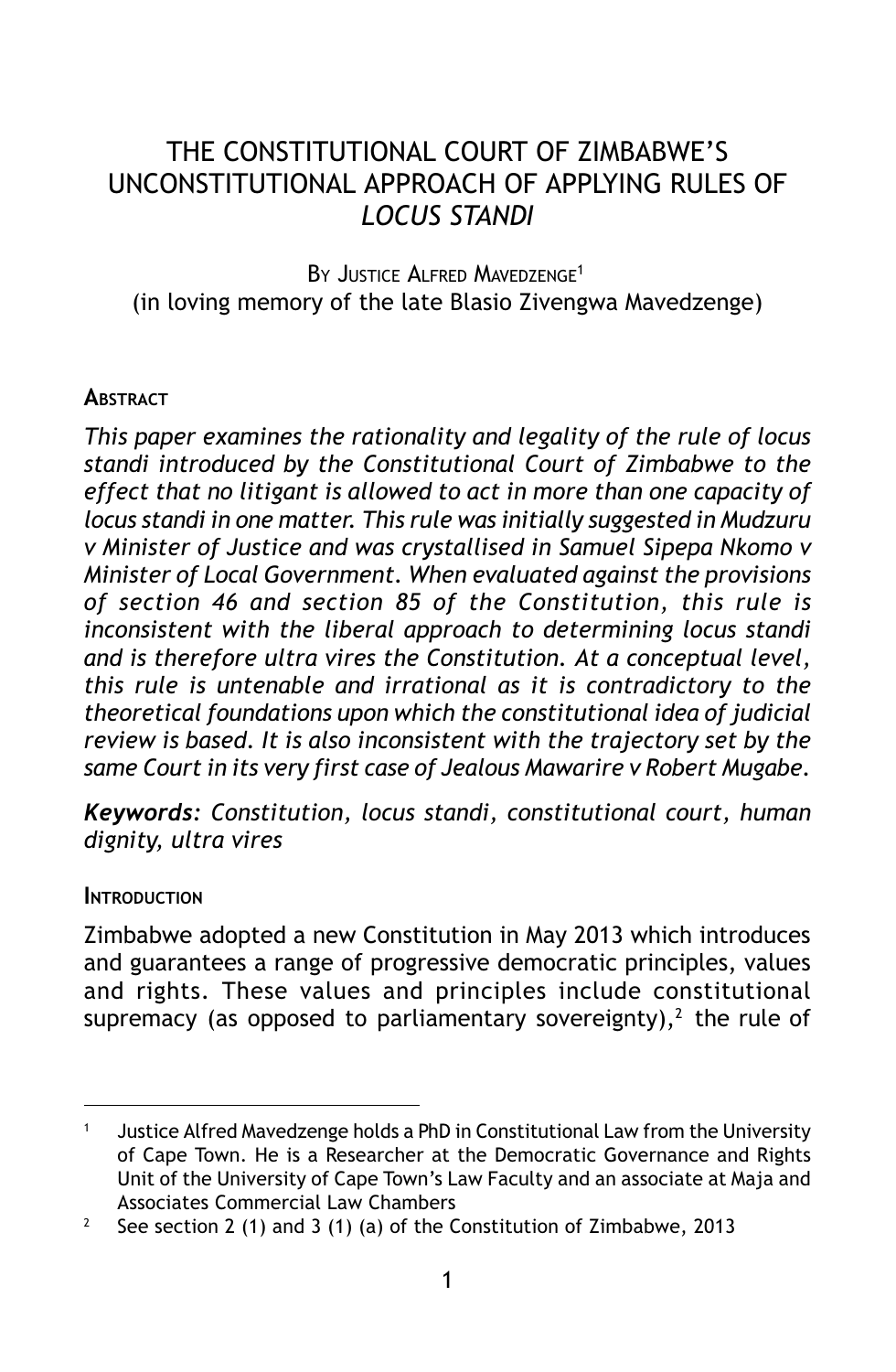law, $3$  separation of power, $4$  transparency, justice, accountability and responsiveness.5 A range of civil, political and socio-economic rights are guaranteed in Chapter Four of the Constitution.<sup>6</sup> The intention is to ensure that the exercise of public power and conduct of private persons in Zimbabwe conforms and gives effect to these principles, values and fundamental rights.

In order to ensure the enforcement of fundamental rights, the Constitution provides for certain mechanisms which include the right to approach a court of law to seek remedies against violations or potential violations of specific rights that are enshrined in Chapter Four of the Constitution. This right is encapsulated in s 85 (1) of the Constitution. However, as is the case with most constitutional rights, it is not an absolute right.<sup>7</sup> It is qualified to ensure that the courts entertain only those cases that entail "real, earnest and vital controversy" amongst litigants and not mere "hypothetical cases, or cases that are only of academic interest."8 In order to distinguish between 'hypothetical' and 'real' cases, the Constitution provides for what are known as rules of *locus standi* which are basically rules that regulate the application of the right to approach a court of law or the right to bring an action before a court of law.<sup>9</sup> These rules are set out in s 85 (1) of the Constitution as follows:

Any of the following persons, namely-

(a) any person acting in their own interests; (b). any person acting on behalf of another person who cannot act for themselves; (c) any person acting as a member, or in the interests, of a group or class of persons; (d) any person acting in the public interest; (e) any association acting in the interests of its members;

Ibid, section  $3$  (2) (g)

 $3$  Ibid, section 3 (1)(b)

<sup>&</sup>lt;sup>4</sup> Ibid, section 3 (2) (e)<br><sup>5</sup> Ibid section 3 (2) (g)

<sup>&</sup>lt;sup>6</sup> Also called the Declaration of Rights

 $7$  It is not listed as one of the rights that cannot be limited. See s 86 of the Constitution of Zimbabwe, 2013

<sup>8</sup> This is a *dictum* of Brandeis J in *Ashwander* v *Tennessee Valley Authority* 297 US 288 (1936). For similar views, also see *Ferreira v Levin* 1996 (1) SA 984 (CC); 1996 (1) BCLR 1 at para 165. Also see Iain Currie and Johan De Waal *The Bill of Rights Handbook* 6 ed, *Juta and Company* 2013 at p. 72.

<sup>&</sup>lt;sup>9</sup> See Justice Alfred Mavedzenge and Douglas Coltart, A Constitutional Law Guide towards understanding Zimbabwe's Social, Economic and Cultural Human Rights, *International Commission of Jurists* 2014 at p. 16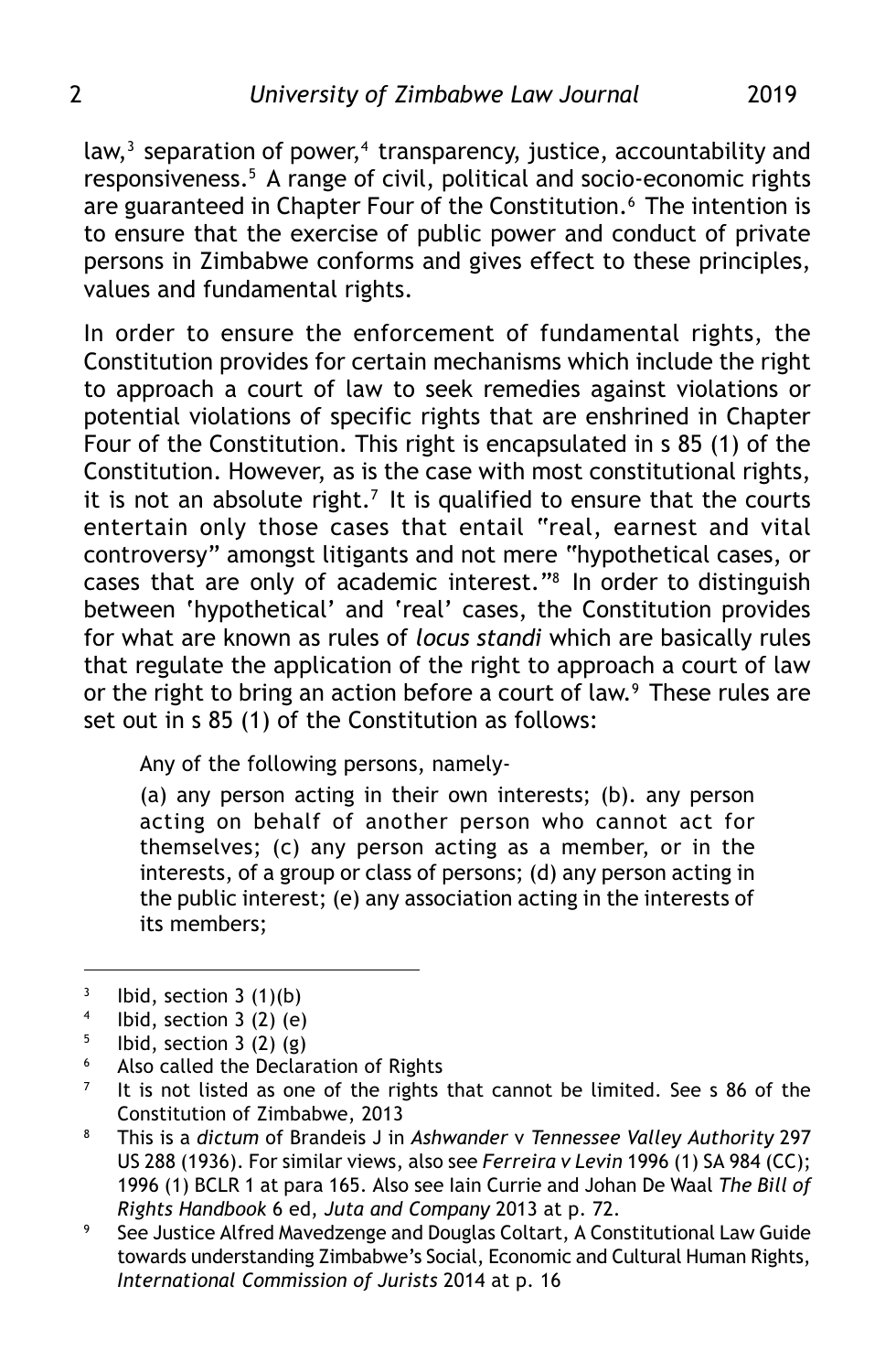is entitled to approach a court, alleging that a fundamental right or freedom enshrined in this Chapter has been, is being or is likely to be infringed, and the court may grant appropriate relief, including a declaration of rights and an award of compensation.

The significance of these rules cannot be gainsaid. They define capacities in which a person can bring an action or petition before the court, which is the *locus standi* or standing. If a litigant is unable to demonstrate that he or she fits in any of these capacities, then his or her case may not be heard by the court. Therefore, these rules are so important that they determine who can bring an action before the court for the vindication of constitutional rights.

Furthermore, these rules are also critical in the sense that they have a direct bearing on the right to access appropriate relief. This right is guaranteed in section 85 (1) which stipulates that any person who acts in the capacities or *locus standi* described above is entitled to appropriate relief if his or her petition succeeds in court. For a relief to be 'appropriate', it has to meet certain attributes.<sup>10</sup> One of these is that the relief must be effective in the sense that it must adequately vindicate the right(s) in question.<sup>11</sup> For the court to give such a relief, it must be convinced that the applicant' case merits such kind of a relief in the first place. It is inevitable that, as part of this assessment, the court will consider the appropriateness of the relief sought in relation to the *locus standi* upon which the applicant founded his or her petition. Put differently, the court will inquire into the following question: Is the relief sought appropriate for an action brought on the basis of the particular *locus standi* invoked by applicant? Usually, for a petition brought by litigants acting in their own personal interest, the appropriate remedy would be a personal relief<sup>12</sup> rather than a public interest relief or a relief which affects the public.

Thus, rules governing *locus standi* do not determine only who can bring a petition before the court but they also determine the substantive nature of relief which a litigant can get from the court. It is therefore very important to critically engage with questions

<sup>10</sup> For some of these, see *Fose* v *Minister of Safety and Security* 1997 (3) SA 786 (CC) at para 19

<sup>11</sup> See Mavedzenge and Coltart supra Note 9 at p. 15

 $12$  Relief which attaches to the litigant personally, as opposed to attaching to other persons who are not party to the case.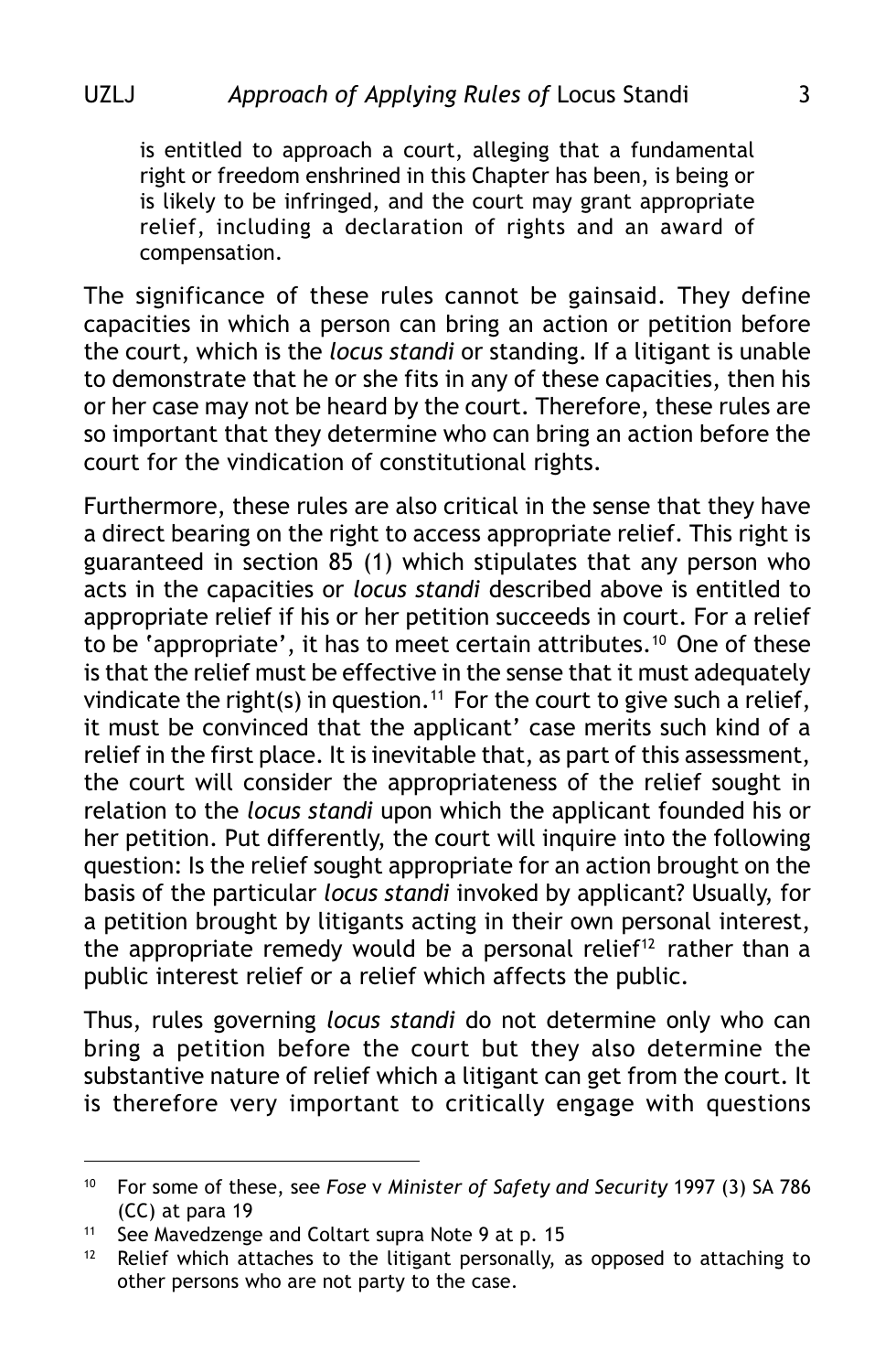pertaining to how courts interpret these rules. In this paper, I examine the approach that has been taken by the Constitutional Court of Zimbabwe in applying s 85 (1) of the Constitution particularly on whether or not a litigant can act in more than one capacity (*locus standi*) in the same proceedings or in the same application. Decisions of the Constitutional Court are binding on all other courts<sup>13</sup> and therefore, it is critical to engage with these decisions as they will affect litigants in other courts.

**THE CONSTITUTIONAL COURT'S APPROACH IN APPLYING RULES OF** *LOCUS STANDI*

The Constitutional Court seems to have suggested a curious application of the rules of *locus standi*, to the effect that a litigant cannot act in more than one capacity in a single matter. This proposition is encapsulated in *Mudzuru* v *Minister of Justice and Parliamentary Affairs*14 (*Mudzuru case*) where the learned Deputy Chief Justice Luke Malaba (as he then was) said:

What is in issue is the capacity in which the applicants act in claiming the right to approach the court on the allegations they have made. In claiming *locus standi* under s 85(1) of the Constitution, a person should act in one capacity in approaching a court and not act in two or more capacities in one proceeding. [My own emphasis]<sup>15</sup>

Although one could argue that by using the phrase "should act", the learned Deputy Chief Justice was making a suggestion rather than laying out a rule regarding how provisions relating to *locus standi* should be applied, this seems to have crystallized into a rule when one takes into account the subsequent judgments made by the same Court. For instance, in *Samuel Sipepa Nkomo* v *Minister of Local Government, Rural and Urban Development*16 (*Samuel Sipepa Nkomo case)*, the learned Ziyambi JCC said:

In so far as the applicant alleges an infringement of his fundamental right enshrined in Chapter 4 of the Constitution, he may, in the absence of the rules referred to in s 85(3), be permitted to access this Court directly. On this basis he has, *prima facie*, the *locus standi* to bring his application in terms of

<sup>&</sup>lt;sup>13</sup> See section 167 (1) (a) of the Constitution of Zimbabwe, 2013

<sup>14</sup> [2015] ZWCC

 $15$  Ibid at p. 8

<sup>16</sup> CCZ 06-16 at para 8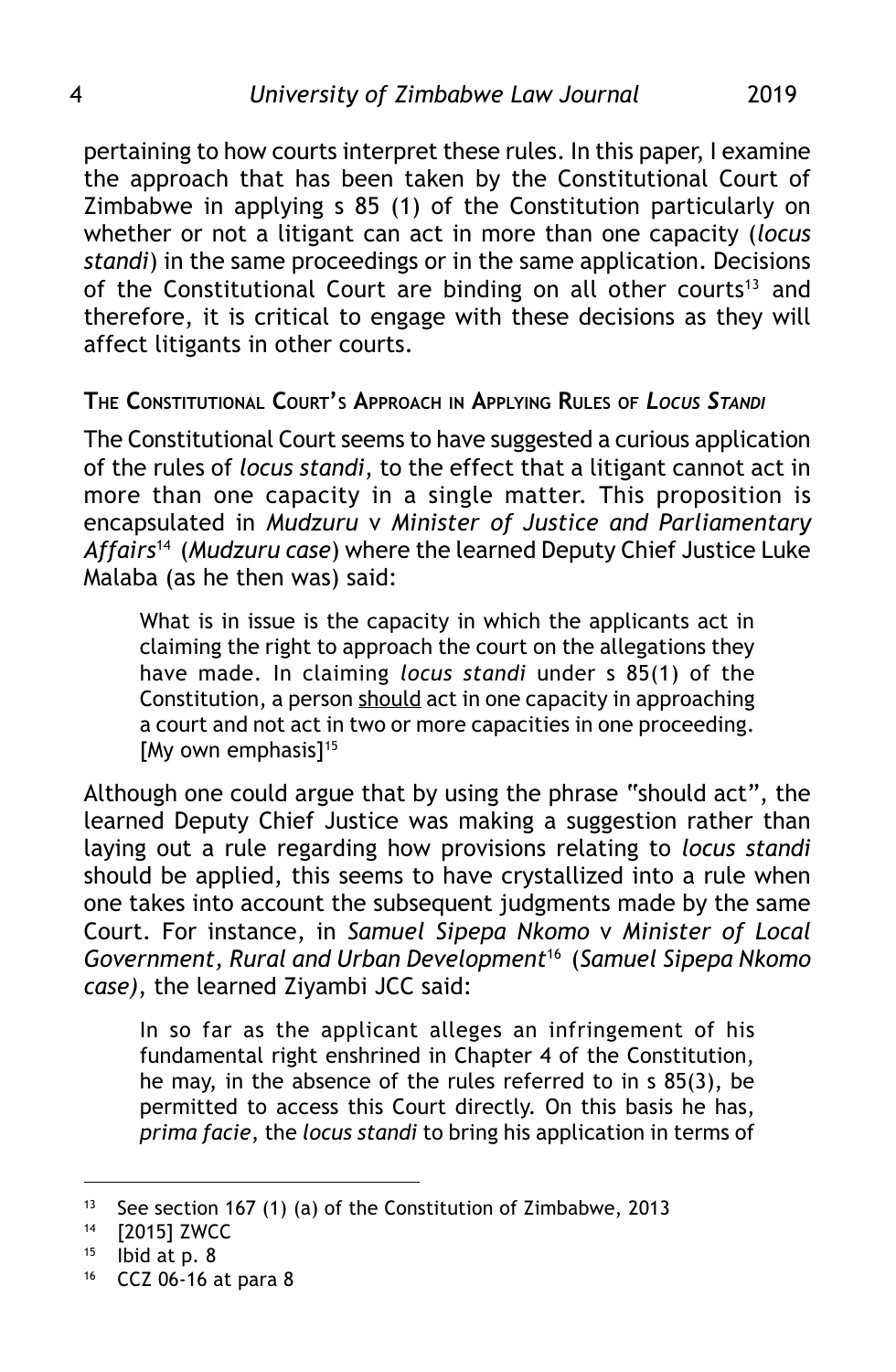s 85 (1) (a). But he cannot, as he has sought to do, act in his own interest as well as the public interest. This point was emphasized in *Loveness Mudzuru & Anor v Minister of Justice, Legal & Parliamentary Affairs N.O & 2 Ors* where Malaba DCJ, delivering the judgment of the Court, held that an applicant should confine himself to one of the capacities set out in s 85 (1). [My own emphasis]

Unlike the DCJ in the *Mudzuru case*, who uses the word "should" act in one capacity, Ziyambi JCC (with the concurrence of eight other judges) in *Samuel Sipepa Nkomo case*, uses the word "cannot" act in more than one capacity and she references the *Mudzuru case* in arriving at this interpretation. Thus, when one reads Ziyambi JCC's judgment in *Samuel Sipepa Nkomo case*, it seems that the Constitutional Court has now laid it out as a rule that a litigant cannot claim more than one ground of *locus standi* in a single application. For instance, according to this approach (as suggested by the Constitutional Court) a litigant in a single proceeding cannot simultaneously claim to act in her own interest and in the public interest.

Through this paper, I question the rationality of this approach and contest its constitutionality. I take the position that, with respect, the Constitutional Court's approach is wrong, irrational, unreasonable and unconstitutional. I advance my argument in two parts. First, I deploy the rules of constitutional interpretation in order to buttress my position. However, I refuse to restrict this discussion to a mere technical or legalistic review of how the Constitutional Court's interpretation is *ultra-vires* s 85 (1) of the Constitution and certain values enshrined therein.17 To do so would be to miss the point entirely because the Constitutional Court's interpretation is a tell-tale sign revealing the bench's deep, underlying philosophical view of its own role in protecting the Constitution. For that reason, in the second part of the paper I discuss the theoretical and conceptual underpinnings of judicial review in order to show that the Constitutional Court interpretation of s 85 (1) of the Constitution is philosophically at variance with the spirit, purport and object of the Constitution which the Court is required to protect. First, I deal with the rules of constitutional interpretation.

<sup>&</sup>lt;sup>17</sup> Such as the rule of law and constitutional supremacy.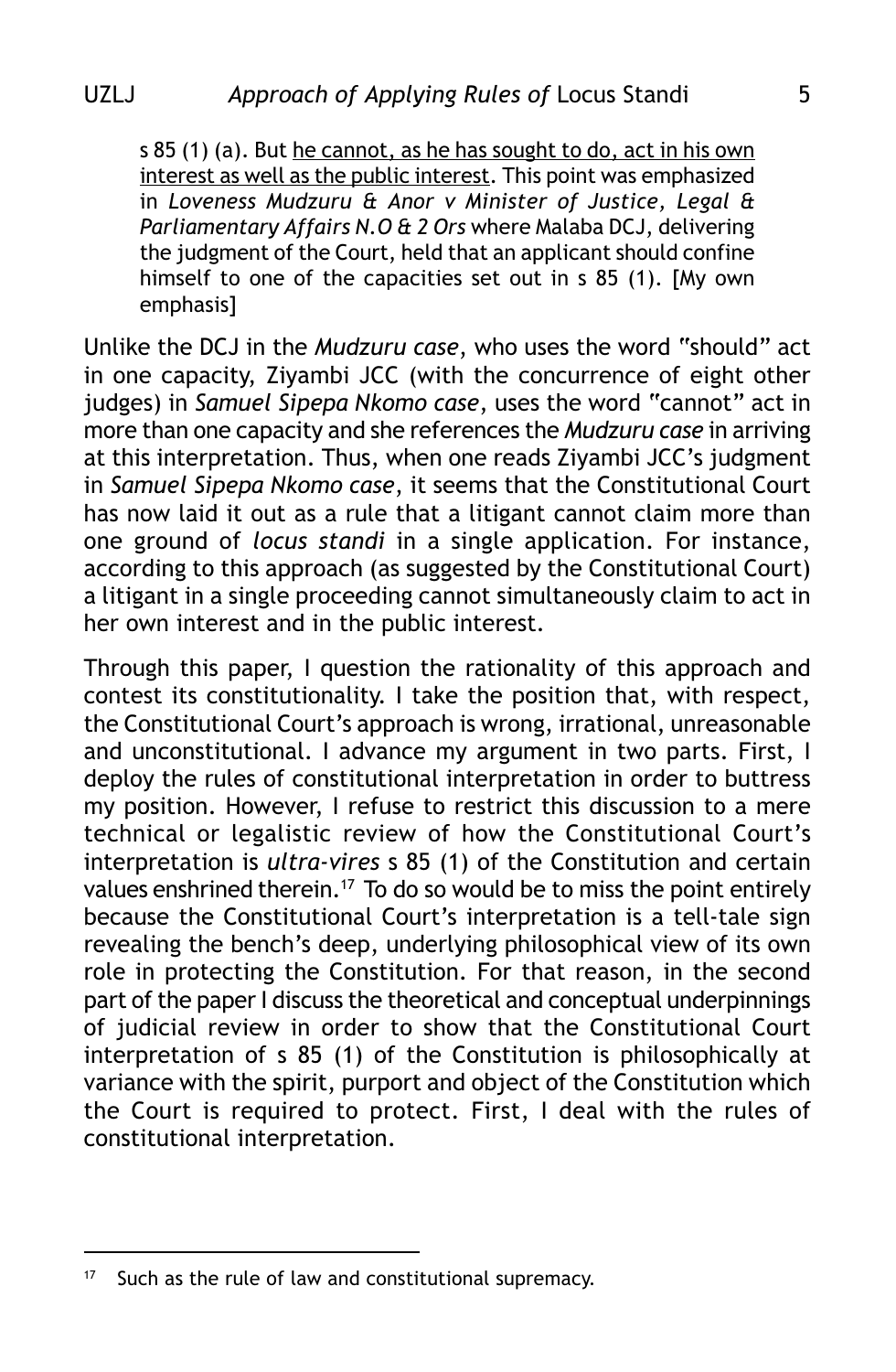**RULES OF CONSTITUTIONAL INTERPRETATION**

Section 85 (1) of the Constitution is located within Chapter Four of the Constitution, which is the Declaration of Rights. Therefore, when interpreting how the rules of *locus standi* set out in s 85 should be applied, the Court must revert to section 46 (1) of the Constitution which provides that:

When interpreting this Chapter, a court, tribunal, forum or body-

- a) must give full effect to the rights and freedoms enshrined in this Chapter;
- b) must promote the values and principles that underlie a democratic society based on openness, justice, human dignity, equality and freedom, and in particular, the values and principles set out in section 3;
- c) must take into account international law and all treaties and conventions to which Zimbabwe is a party;
- d) must pay due regard to all the provisions of this Constitution, in particular the principles and objectives set out in Chapter 2; and
- e) may consider relevant foreign law;

Therefore, the rules of *locus standi* must be interpreted and applied in a manner that ensures that: the rights enshrined in the Declaration of Rights are given full effect,<sup>18</sup> the constitutional values (including those enshrined in s 3) and relevant international law standards are implemented.<sup>19</sup> The import of these rules of interpretation is that the right to approach the court must be interpreted generously but without distorting the grammar used in framing that right.<sup>20</sup> The first

<sup>&</sup>lt;sup>18</sup> Mawere v Registrar General (2015) ZWCC 04 at para 20, where the court adopted the ruling of the Supreme Court in *Rattigan v Chief Immigration Officer* 1994 (2) ZLR 54 (S) at 57 F–H where Gubbay CJ (as he then was) said: *"*[When interpreting constitutional rights] what is to be avoided is the imparting of a narrow, artificial, rigid and pedantic interpretation; to be preferred is one [an interpretation] which serves the interests of the Constitution and best carries out its objects and promotes its purpose. All relevant provisions are to be considered as a whole and where rights and freedoms are conferred on persons, derogations therefrom, as far as the language permits, should be narrowly and strictly construed."

<sup>19</sup> See supra note 15, *Mudzuru case* at para 25–26

<sup>20</sup> See supra note 18, *Mawere* case at para 20 where the Constitutional Court of Zimbabwe reproduced Kentridge AJ's ruling in *State v Zuma* 1995 (2) SA 642 (CC) to caution that: "[When interpreting constitutional rights] it cannot be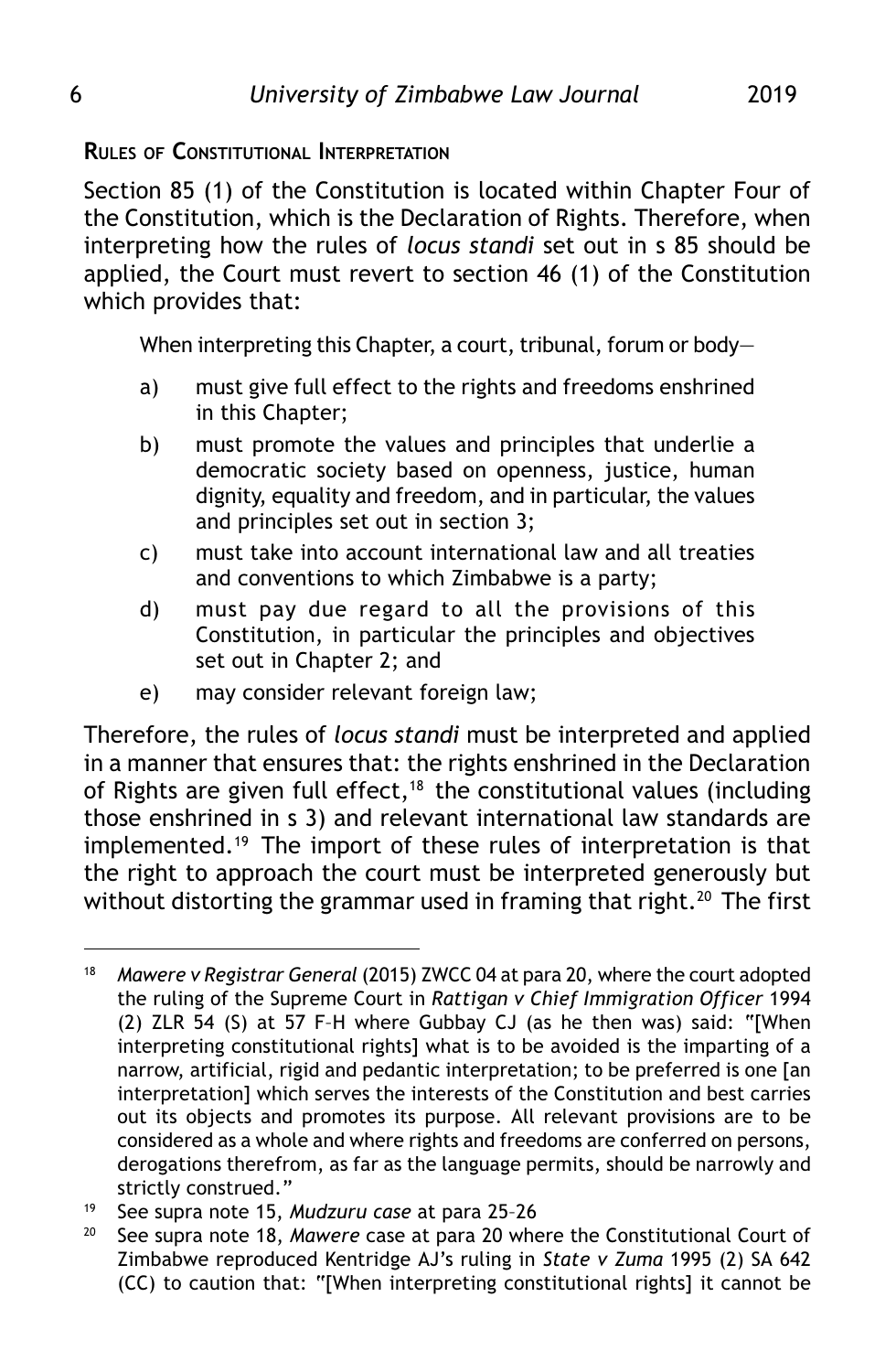aspect to consider then is the grammatical construction of the right.<sup>21</sup> Section 85 (1) of the Constitution stipulates that any of the persons mentioned therein have the right to petition the court seeking protection of the right(s) guaranteed for them in Chapter Four of the Constitution. There is nothing in the grammatical construction of section 85 which shows that litigants are prohibited from acting in more than one capacity in a single proceeding. Thus, the scope of the right to approach the court is grammatically cast widely and therefore, is capable of a broad and purposive interpretation which takes within its sweep a range of relevant constitutional values and international law norms and standards.

The purpose of the rules of *locus standi* is to ensure that the right to approach the court is fully facilitated $^{22}$  in order to bring about effective enforcement of constitutional rights.23 Therefore, when interpreting and applying these rules, the court must seek to promote this purpose. A rule which prohibits applicants from acting in more than one capacity in a single matter is inconsistent with this constitutional goal. It has the effect of restricting an applicant from securing relief that is appropriate.

A relief is appropriate if it prescribes for the applicant remedies which best secure his or her rights while, at the same time, it protects the Constitution.24 Under certain circumstances, a litigant may have to found her application on more than one capacity of *locus standi* in order to claim a relief that is effective for the protection of the

too strongly stressed that the Constitution does not mean whatever we might wish it to mean. We must heed Lord Wilberforce's reminder that even a Constitution is a legal instrument, the language of which must be respected...I would say that a Constitution embodying fundamental principles should as far as its language permits be given a broad construction."

<sup>&</sup>lt;sup>21</sup> See Zimbabwe Electoral Commission v Commissioner General, ZRP (2014) ZWCC 3 at para 8. Also see L Du Plessis Re-Interpretation of Statutes Butterworths 2002 p 96 and See GM Cockram Interpretation of Statutes 3 ed, Juta and Co 1987 at p 36

<sup>&</sup>lt;sup>22</sup> See 85 (3) of the Constitution of Zimbabwe, 2013<br><sup>23</sup> See L Chiduza and PN Makiwane 'Strengthening Le

See L Chiduza and PN Makiwane 'Strengthening Locus Standi in Human Rights Litigation in Zimbabwe: An Analysis of the Provisions in the New Zimbabwean Constitution' in *PER/PELJ* 2016(19) at p 13

<sup>&</sup>lt;sup>24</sup> See G Musila 'The Right to an effective remedy under the African Charter on Human and Peoples' Rights' in 2006 Vol 6 *African Human Rights Law Journal* at p 446. Also see *Jawara* v *The Gambia* (2000) *AHRLR* 107 (ACHPR 2000) at para 32. Also see *Fose case*, supra note 10.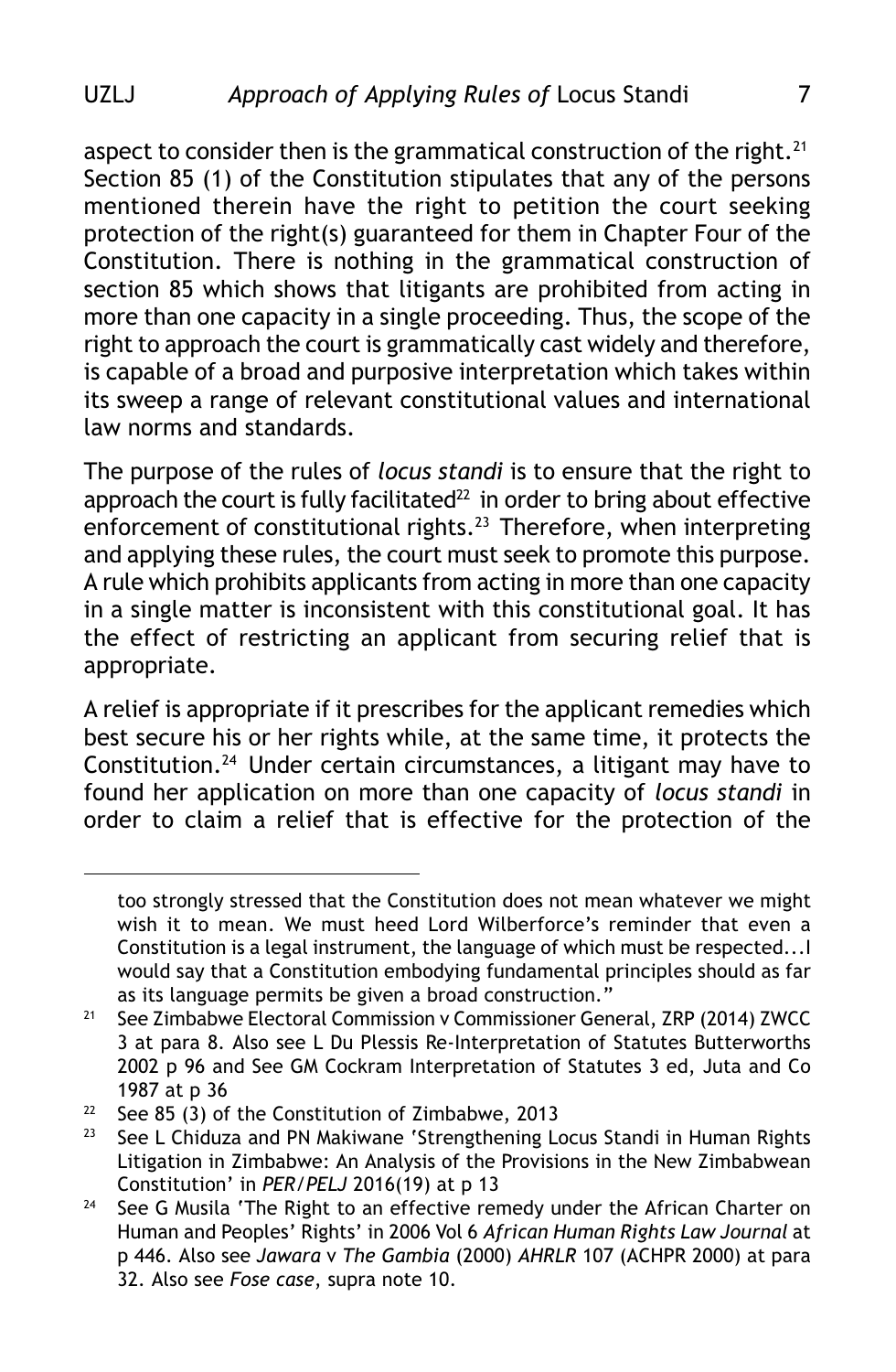Constitution and or vindication of her fundamental rights. For instance, Mrs X (an accused human rights activist) has been denied bail and is being held at Matapi police cells where the living standards are inhuman and degrading. Mrs X often gets arrested for engaging in public protests. She wants to bring an application to the Constitutional Court seeking an order which: (a) declares that the conditions at Matapi cells violate the right to human dignity and no accused person should be detained there until government fixes those conditions and, (b) that she be moved to cells with humane living conditions. It is necessary that Mrs X claim both (a) and (b) as part of the relief because she needs to be moved from Matapi cells in order to protect her right to human dignity which is being violated. Furthermore, as an activist who often participates in protests, she also needs to be assured that she will not be condemned to Matapi cells, should she be arrested again before government fixes the living conditions there. In order to claim a relief which declares the holding cells to be inhuman and unfit to hold any arrested person and that she is removed from there, Mrs X would have to approach the court acting both in her own interest and in the interest of the public. A relief which declares the cells to be inhumane and prohibits the state from detaining any accused person in those cells until they are fixed, is a public interest relief which Mrs X can only claim if she approaches the court on the basis of s 85 (1) (d) of the Constitution of Zimbabwe. On the other hand, Mrs X can only seek an order which compels the state to immediately move her from Matapi cells if she approaches the court on the basis of section 85 (1) (a) of the Constitution. Thus, Mrs X has to invoke both section 85 (1) (a) and (d) in order to get the appropriate relief which will see her being moved from Matapi cells while, at the same time, a guarantee that she will not he condemned to the same cells should she be arrested again before government fixes those cells.

Furthermore, a relief which would result in Mrs X being moved to better cells without the court condemning the inhuman cells as unfit for detention of any other person would not be an effective remedy. Such a remedy would temporarily protect Mrs X's rights but it leaves the Constitution vulnerable as other people may have their rights violated by being detained in the same cells. There are numerous examples where a litigant would have to invoke more than one ground of *locus standi* in order to seek an effective relief.25 As would be the

 $25$  For instance, a parent who is threatened with arbitrary evictions has to act both in his own interest and in the interest of other persons — his children. A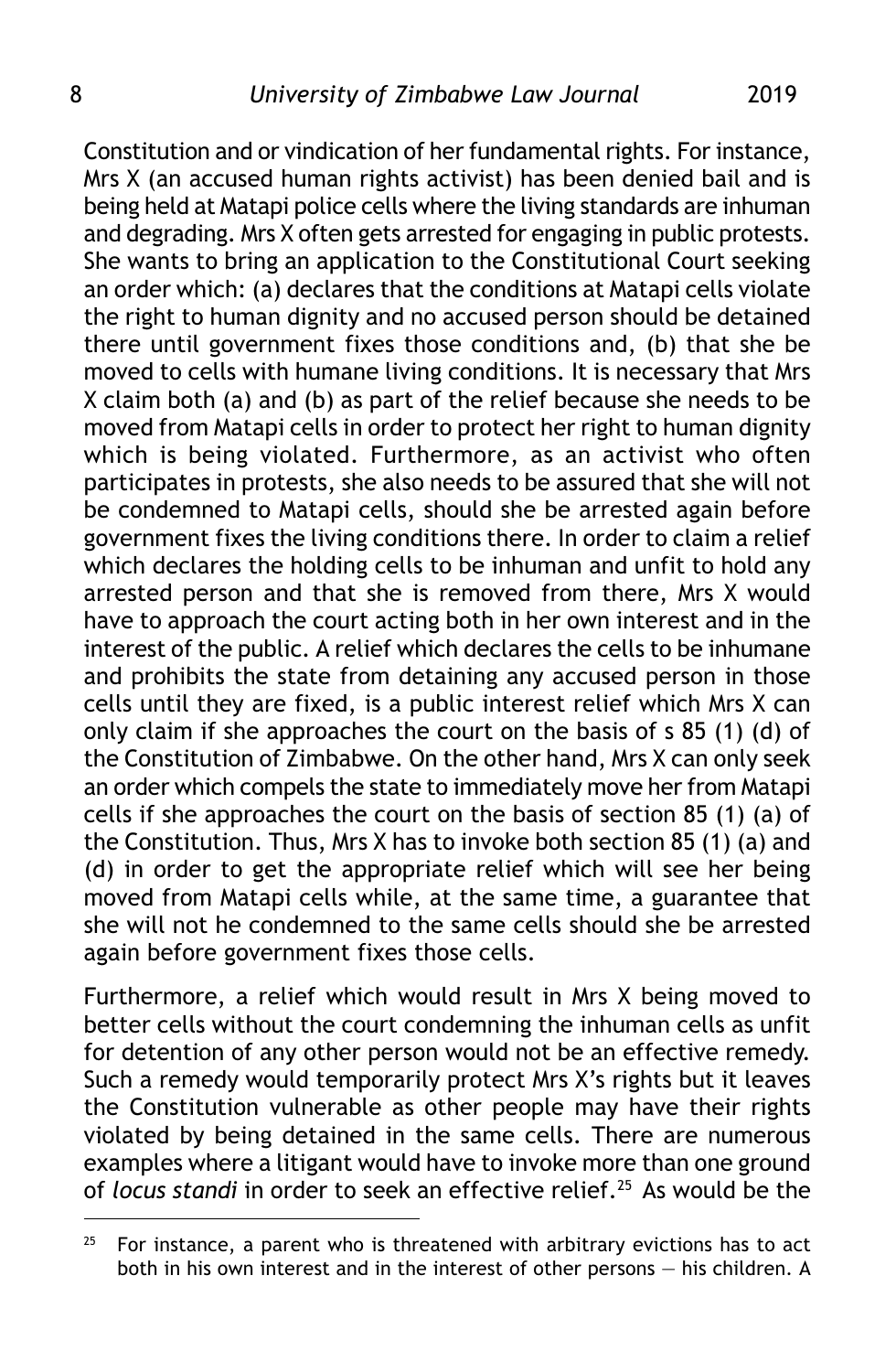case in Mrs X's situation, a rule which restricts litigants to choosing one ground of *locus standi* may constrain them from seeking effective relief, thereby undermining the effective protection of human rights and the Constitution. Such a rule undermines the purpose of the right to approach the court and is therefore *ultra vires* s 85 (3) (a),26 which requires rules of procedure to fully facilitate the right to approach the court and the right to effective remedies.<sup>27</sup>

This rule is also contrary to the cardinal values upon which the Constitution is based. These values include justice and respect for the rule of law<sup>28</sup> – values which demand that persons must have access to effective remedies in order to enforce the law-including their constitutional rights. As the Icelandic Human Rights Centre rightly observes:

Under the rule of law [and also constitutional supremacy], effective remedies, effectiveness of justice, notably in providing effective recourse to anyone who alleges that her or his rights have been violated, is essential. Without such recourse, justice is of little use.29

The unconstitutionality of this rule becomes even more apparent when one applies s 46 (1) (c)<sup>30</sup> which requires provisions in the Declaration of Rights<sup>31</sup> to be interpreted in a manner that is consistent with the relevant international law standards and principles. These are encapsulated in article 2 (2) of the International Covenant on Civil and Political Rights (ICCPR) which stipulates that:

Where not already provided for by existing legislative or other measures, each State Party to the present Covenant undertakes to take the necessary steps, in accordance with its constitutional

patient who is hospitalised in a clinic where the rights of patients are being violated may have to act in his own interest as well as that of other patients (who are in the same clinic) who are incapacitated to approach the court, yet their rights are equally in danger.

<sup>&</sup>lt;sup>26</sup> Of the Constitution of Zimbabwe, 2013

<sup>&</sup>lt;sup>27</sup> See section 85 (1) and (3) (a) of the Constitution of Zimbabwe, 2013<br><sup>28</sup> See section 3 (1) and (2) (g) of the Constitution of Zimbabwe, 2013

<sup>&</sup>lt;sup>28</sup> See section 3 (1) and (2) (g) of the Constitution of Zimbabwe, 2013<br><sup>29</sup> See http://www.humanrights.js/en/human-rights-education.

See http://www.humanrights.is/en/human-rights-education-project/ comparative-analysis-of-selected-case-law-achpr-iachr-echr-hrc/the-rights-todue-process/what-is-the-right-to-an-effective-remedy [accessed on 7 September 2018]

 $30$  Of the Constitution of Zimbabwe, 2013<br> $31$  Of which the rules of *locus standi* are n

<sup>31</sup> Of which the rules of *locus standi* are part of the Declaration of Rights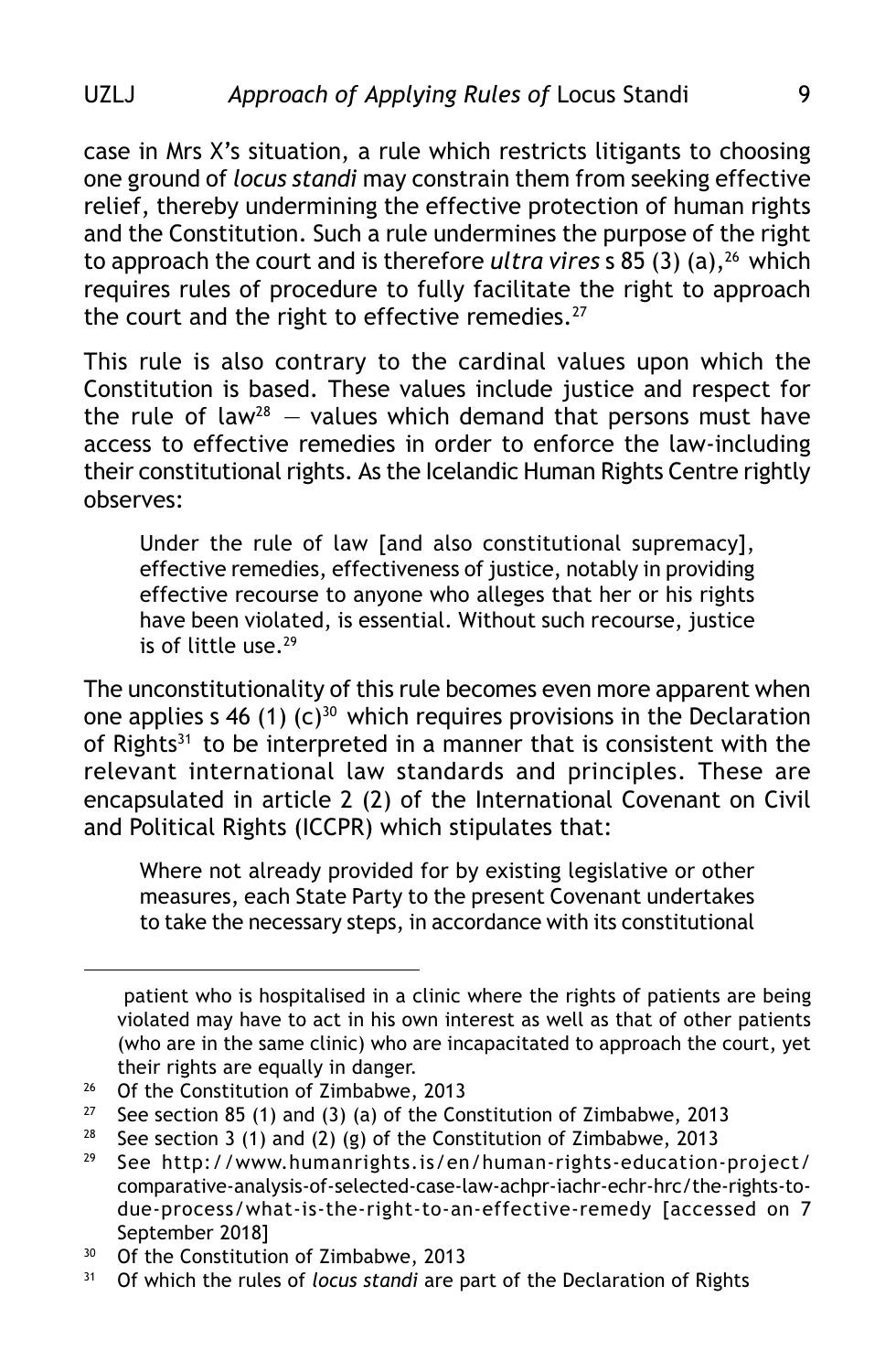processes and with the provisions of the present Covenant, to adopt such laws or other measures as may be necessary to give effect to the rights recognized in the present Covenant. [and]…

(3) Each State Party to the present Covenant undertakes: (a) to ensure that any person whose rights or freedoms as herein recognized are violated shall have an effective remedy…

The above provision has been interpreted as follows by the Human Rights Committee:

Article 2, paragraph 3, requires that in addition to effective protection of Covenant rights States Parties must ensure that individuals also have accessible and effective remedies to vindicate those rights. Such remedies should be appropriately adapted so as to take account of the special vulnerability of certain categories of person, including in particular children. The Committee attaches importance to States Parties' establishing appropriate judicial and administrative mechanisms for addressing claims of rights violations under domestic law.32

Rules of court procedure are part of the judicial mechanisms (contemplated in article 2 of the ICCPR) for addressing allegations of rights violations. As is mentioned by the Human Rights Committee above, these rules of procedure must ensure that persons not only get their cases heard by the court but they also get remedies that effectively address the alleged violations or threats of violation. As I demonstrated above, a rule which prohibits a litigant from invoking more than one grounds of *locus standi* undermines the litigant's ability to claim effective remedies and therefore, such a rule falls foul of Zimbabwe's international legal obligations- especially those arising from article 2 of the ICCPR.

By virtue of s 46 (1) (e) of the Constitution, courts may consider comparative foreign jurisprudence when interpreting provisions in the Zimbabwean Declaration of Rights. As I have argued elsewhere,<sup>33</sup> the Zimbabwean jurisprudence on the interpretation of certain constitutional provisions and principles is still shaping up and,

<sup>&</sup>lt;sup>32</sup> See United Nations Human Rights Committee (HRC) General Comment no. 31 [80] 'The Nature of the General Legal Obligation Imposed on States Parties to the Covenant' 26 May 2004, para 15

<sup>&</sup>lt;sup>33</sup> Mavedzenge and Coltart supra note 9 at p. 21. Also see Justice Mavedzenge 'Accessing the National Voters' Roll through the Right of Access to Information In Zimbabwe**'** in 2017 Vol 1 *Zimbabwe Rule of Law Journal* at p.4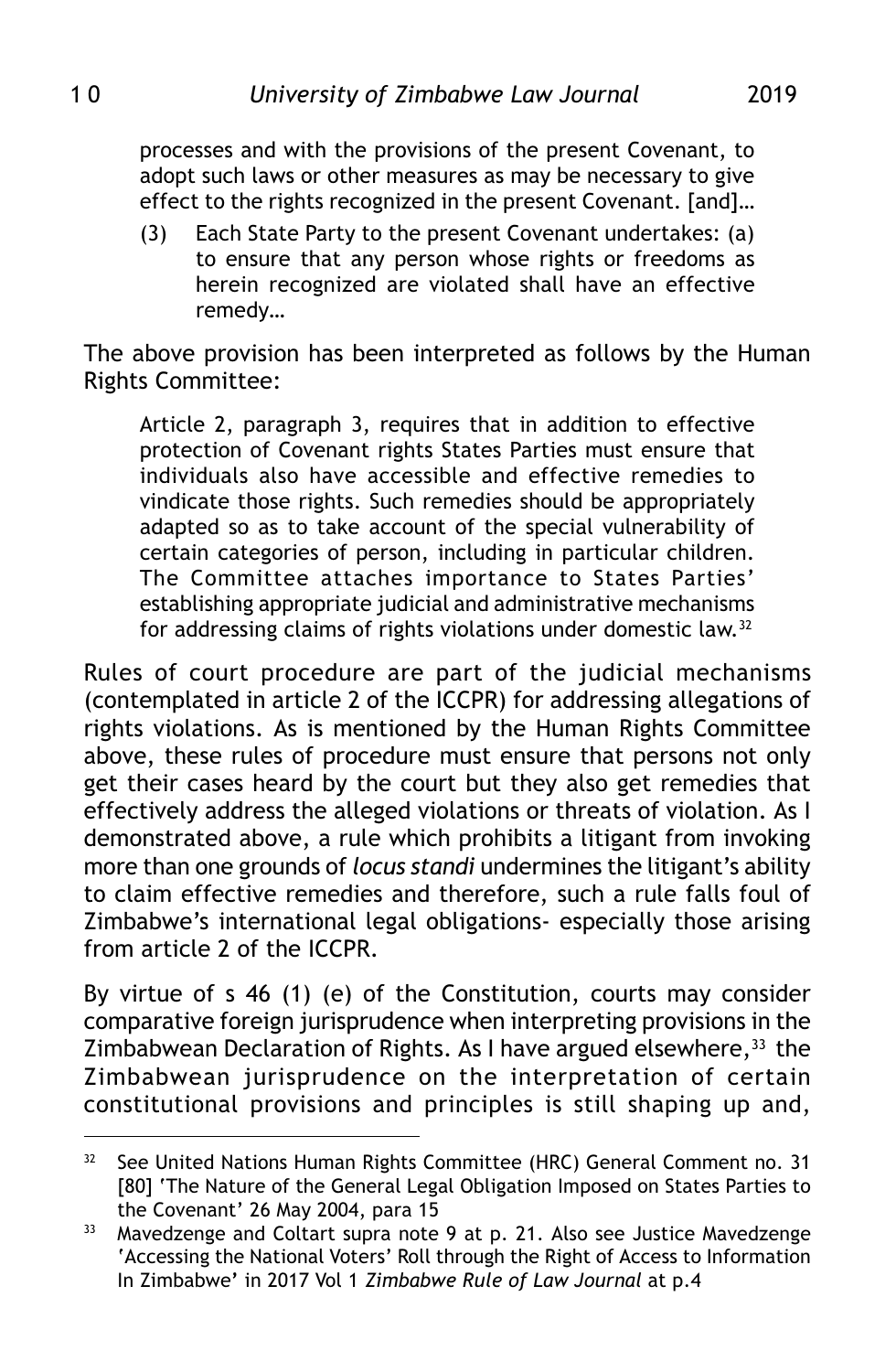### UZLJ *Approach of Applying Rules of* Locus Standi 11

therefore, courts should be keen to be persuaded by approaches taken by sister courts in jurisdictions which share contextual similarities with the Zimbabwean Constitution.

South Africa is one such comparative jurisdiction. The rules of *locus standi* in s 85 (1) of the Constitution of Zimbabwe mirror s 7(4)(b) of the Constitution of the 1993 Constitution of South Africa.<sup>34</sup> After its landmark decision in *Ferreira v Levin*,<sup>35</sup> where it held that these rules contemplate a liberal approach to *locus standi*,<sup>36</sup> the Constitutional Court of South Africa has gone on to allow litigants to invoke more than one *locus standi* in a single application. For instance, in *Albutt v Centre for the Study of Violence and Reconciliation,37* the Constitutional Court was confronted with an application which involved a number of Non-Governmental Organisations (NGOs) as litigants. Chief Justice Ngcobo had this to say about their *locus standi*:

The NGOs have standing on at least two grounds. First, they are litigating in the public interest under section 38(d) of the Constitution. The NGOs contend that the exclusion of victims from participation in the special dispensation process violates the Constitution, in particular, the rule of law. They submit that, as civic organizations concerned with victims of political

<sup>&</sup>lt;sup>34</sup> Which provided as follows: "(a) When an infringement of or threat to any right entrenched in this Chapter is alleged, any person referred to in paragraph (b) shall be entitled to apply to a competent court of law for appropriate relief, which may include a declaration of rights ... (b) The relief referred to in paragraph (a) may be sought by (i) a person acting in his or her own interest; (ii) an association acting in the interest of its members; (iii) a person acting on behalf of another person who is not in a position to seek such relief in his or her own name; (iv) a person acting as a member of or in the interest of a group or class of persons; or (v) a person acting in the public interest."

 $35$  Supra note 6

<sup>36</sup> For instance, in *Ferreira v Levin*, Chaskalson P said: "Whilst it is important that this Court should not be required to deal with abstract or hypothetical issues, and should devote its scarce resources to issues that are properly before it, I can see no good reason for adopting a narrow approach to the issue of standing in constitutional cases. On the contrary, it is my view that we should rather adopt a broad approach to standing. This would be consistent with the mandate given to this Court to uphold the Constitution and would serve to ensure that constitutional rights enjoy the full measure of the protection to which they are entitled. Such an approach would also be consistent in my view with the provisions of section 7(4) of the Constitution on which counsel for the Respondents based his argument." [My own emphasis]

<sup>37</sup> 2010 (3) SA 293 (CC); 2010 (5) BCLR 391 (CC)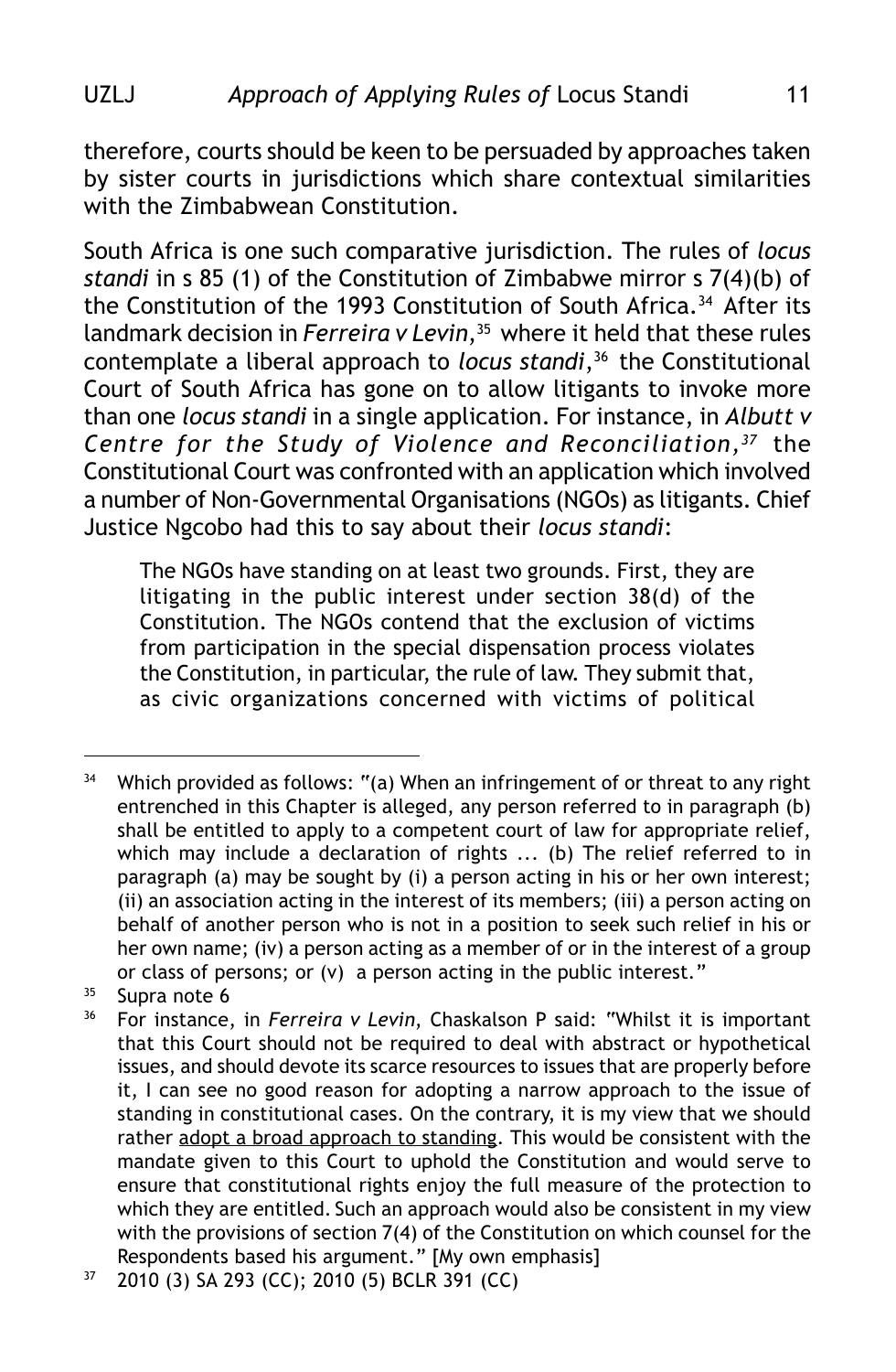violence, they have an interest in ensuring compliance with the Constitution and the rule of law. Second, they are litigating in the interest of the victims under section 38(c). The victims whose interests the NGOs represent were unable to seek relief themselves because they were unaware that applications for pardons affecting them were being considered. $38$ 

Thus, the Constitutional Court interpreted s 38 of the South African Constitution (which is similar to s 85 of the Constitution of Zimbabwe), to mean that a litigant can approach the Court on the basis of more than one ground of *locus standi*. In *Kruger v President of the Republic of South Africa*39 *—* where the applicant was an attorney who was challenging the validity of certain regulations — the Court accepted to hear the matter on the basis that the applicant had approached the Court in both his personal capacity and in the interest of the public (members of the legal profession), whose work was similarly affected by the regulations. A similar approach was taken by the South African Supreme Court of Appeal in *Democratic Alliance and Others v Acting National Director of Public Prosecutions & Ors*40 where the Court held that the political parties who were applicants in the matter were properly before the Court on the basis that they were acting both in public interest and in the interest of their membership who were keen to see the Constitution being upheld by the President when appointing the National Director of Public Prosecutions.

Kenya is another jurisdiction that is comparable to Zimbabwe. Article 22 of the Constitution of Kenya<sup>41</sup> is analogous to s 85 (1) of the Constitution of Zimbabwe. The Court of Appeal in Kenya interpreted article 22 to imply that a litigant may rely on more than one ground

<sup>38</sup> Ibid at para 33-34

<sup>39</sup> 2009 (1) SA 417 (CC); 2009 (3) BCLR 268 (CC) at para 25

<sup>40</sup> 2012 (3) SA 486 (SCA); 2012 (6) BCLR 613 (SCA) at para 44-45

<sup>41</sup> It provides as follows: **"**(1) Every person has the right to institute court proceedings claiming that a right or fundamental freedom in the Bill of Rights has been denied, violated or infringed, or is threatened. (2) In addition to a person acting in their own interest, court proceedings under clause (1) may be instituted by– (*a*) a person acting on behalf of another person who cannot act in their own name; (*b*) a person acting as a member of, or in the interest of, a group or class of persons; (*c*) a person acting in the public interest; or (*d*) an association acting in the interest of one or more of its members. (3) The Chief Justice shall make rules providing for the court proceedings referred to in this Article, which shall satisfy the criteria that– (*a*) the rights of standing provided for in clause (2) are fully facilitated;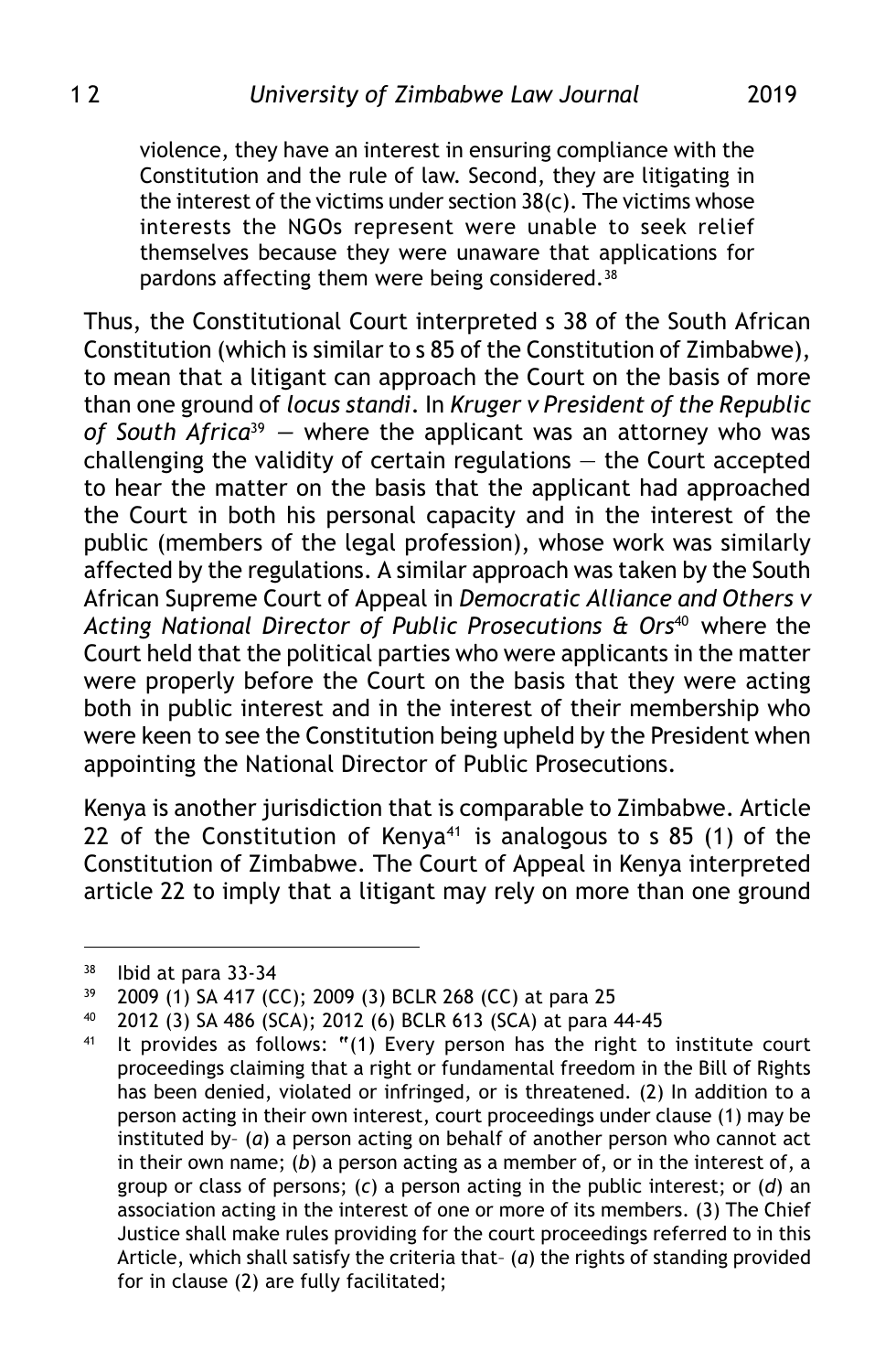of *locus standi* in one proceeding. For instance, in *Randu Nzai Ruwa* v *The Secretary, Independent Electoral and Boundaries Commission,*<sup>42</sup> the Court accepted to hear a case brought by litigants who were acting in their own personal interest as well as in the interests of the public. The Court of Appeal applied a similar approach in *Mumo Matemu* v *Trusted Society of Human Rights Alliance*43 by stating that:

It is our consideration that in filing the petition the  $1<sup>st</sup>$  respondent [an NGO] was acting not only on behalf of its members and in accordance with its stated mandate, but also in the public interest, in view of the nature of the matter at hand. The  $1<sup>st</sup>$ respondent, its members and the general public were entitled to participate in the proceedings relating to the decision-making process culminating in the impugned decision.

The reason why in these jurisdictions, the courts allow litigants to act in more than one capacity in a single application is precisely to honour the constitutional goal of affording individuals with wide and flexible locus standing, in order to allow them to seek relief that is effective for the protection of their rights and the Constitution.<sup>44</sup>

Finally, on this point, it is critical to consider the part of the preamble to the Constitution of Zimbabwe which declares that:

We the people of Zimbabwe…Reaffirming our commitment to upholding and defending fundamental rights and freedoms…Resolve by the tenets of this Constitution to commit ourselves to build a united, just and prosperous nation, founded on values of transparency, equality, freedom, fairness, honesty…

The vision and aspirations set out above can be achieved only if "the tenets of this Constitution" are interpreted and applied in a manner that advances social justice. The majority of citizens live below the poverty datum line<sup>45</sup> and can rarely afford the costs of litigation. The propensity of the Constitutional Court (which I discuss elsewhere)<sup>46</sup>

<sup>42</sup> Civil Appeal Number 9 of 2013 at p. 10

<sup>&</sup>lt;sup>43</sup> Civil Appeal Number 290 of 2012 at para 30<br><sup>44</sup> Sunta pote 23 Chiduza at pp. 3-4

<sup>&</sup>lt;sup>44</sup> Supra note 23 Chiduza at pp. 3-4<br><sup>45</sup> See United Nations Economic Cor

See United Nations Economic Commission for Africa Zimbabwe Country Profile Report of 2018 at p. 19. Available at https://www.uneca.org/sites/default/ files/uploadeddocuments/CountryProfiles/2018/zimbabwe\_cp\_eng\_2017.pdf [Accessed on 7 September 2018]

<sup>46</sup> See Justice Mavedzenge 'Punitive Costs and Deliberative Democracy' (2018) accessible from https://constitutionallythinking.wordpress.com/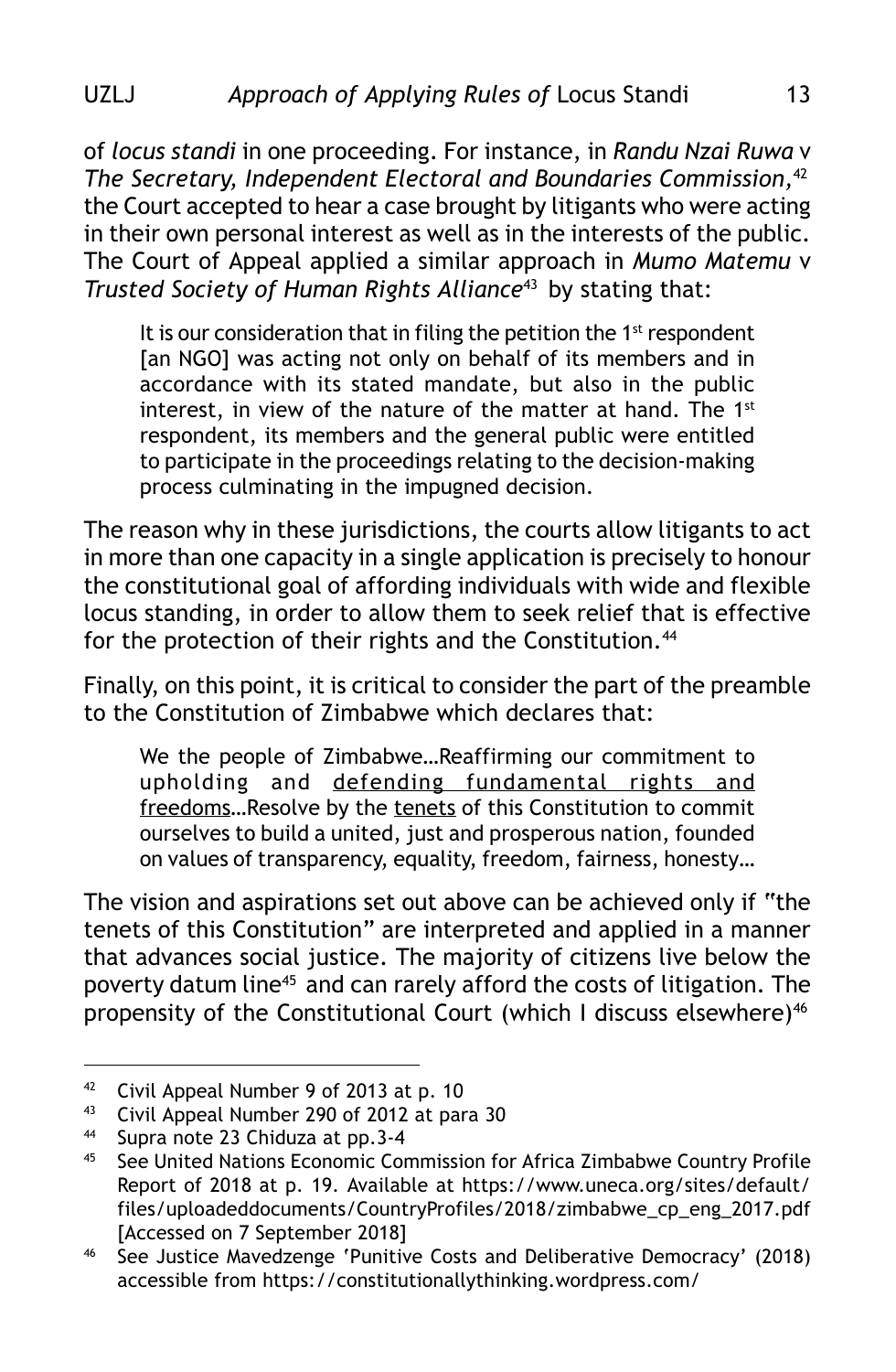to award punitive costs against losing litigants has a chilling effect of making citizens hesitate to petition the court. To achieve social justice in such a socio-economic context, certain economically privileged individuals who can afford to bring an application before the court must seek more than just a personal victory. In line with the aspirations expressed in the Constitution's preamble, they must be free to seek the protection of the Constitution for their own personal benefit as well as for the benefit of those who may not have the money to file a petition in court. In that sense, the rules of *locus standi* cannot be applied restrictively. The broader aspirations of the Constitution, as captured in the preamble, require these rules to be applied in a manner that allow individuals who are committed to social justice and are financially privileged, to petition the court in their own interest but also in public interest, in order to utilize the law as a tool to achieve social change.

In this connection, the Constitutional Court's approach of restricting litigants to choosing one ground or capacity of *locus standi* (in one application) is irrational, worrisome and problematic as it is anachronistic and *ultra vires* the spirit and object of s 85 of the Constitution. Clearly, s 85 (1) gives an applicant five grounds of *locus standi*. The litigant should be allowed to choose one or more grounds to stand on, as long as he or she can demonstrate that the application meets the requirements demanded by each ground of *locus standi*. Admittedly, there is need for the court to protect itself against being inundated with frivolous applications. However, that should not be done by stipulating a rule which has potential consequences that are as disastrous as undermining the ability of a litigant to claim effective relief. Such a rule is unreasonable, irrational and unconstitutional.

It is worthy to note that the Constitutional Court, in its very first case — *Jealous Mawarire v Robert Mugabe*<sup>47</sup> — underscored the proposition that s 81 (5) of the Constitution contemplates a liberal approach to determining *locus standi*. If it is accepted that these rules contemplate a liberal approach to determining *locus standi*, then it should be accepted that they also allow a litigant to act in more than one capacity in a single matter as long as there is a legitimate reason for doing so. Sister courts in comparative jurisdictions have been consistent on this subject, as I demonstrated above. It is therefore worrisome to note that on one hand, the Constitutional Court of Zimbabwe accepts

<sup>47</sup> *Mawarire v Mugabe* [2013] ZWCC 1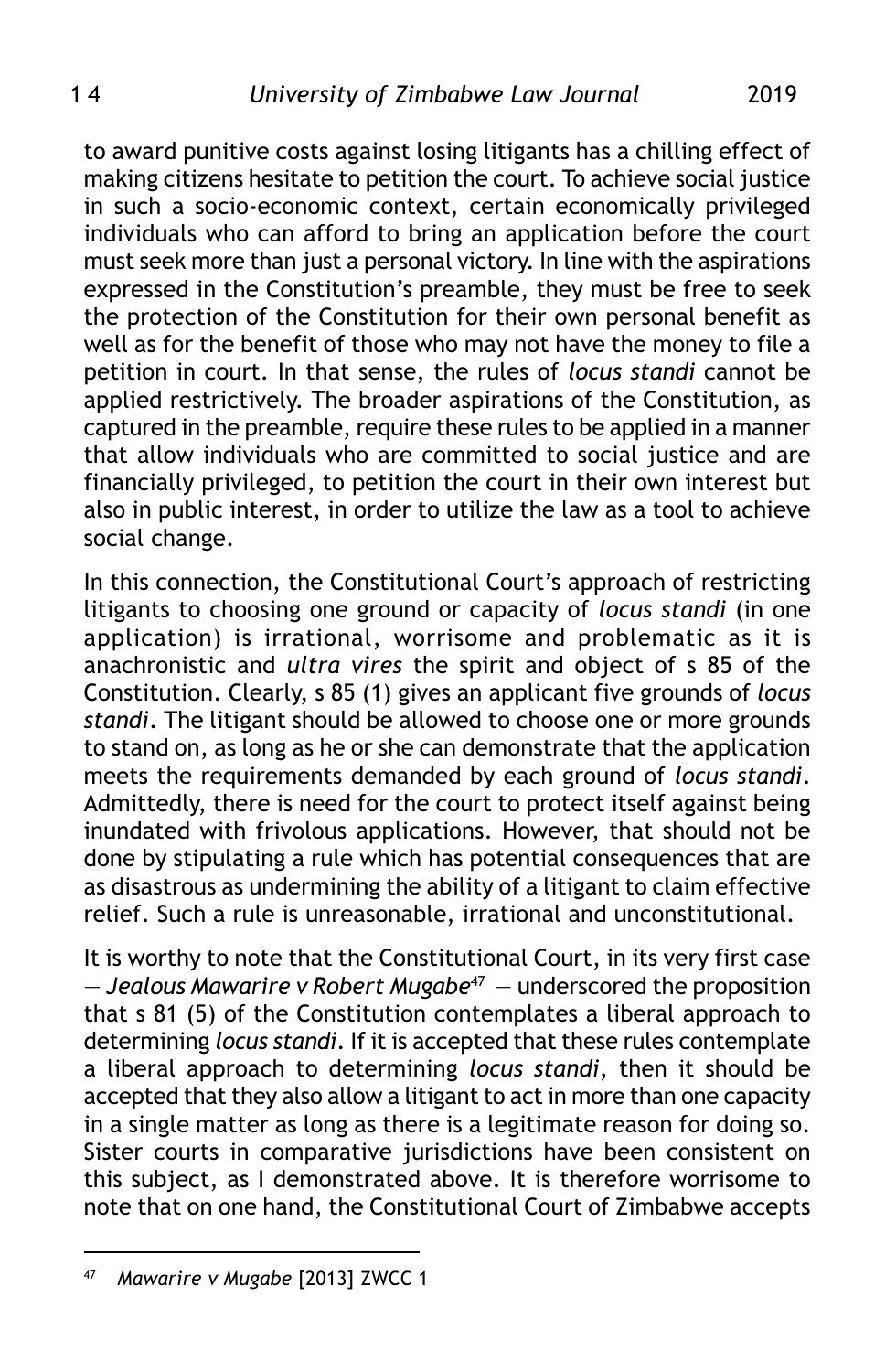### UZLJ *Approach of Applying Rules of* Locus Standi 15

that s 85 of the Constitution is meant to provide litigants with a wide and flexible ground to stand on but, on the other hand it suggests that a litigant must be confined to choosing only one ground to stand on, and cannot invoke more than one ground of *locus standi* in a single application.

Having demonstrated that this rule is *ultra-vires* the interpretative principles enshrined in the Constitution, I now turn to showing that the rule is at variance with the conceptual foundations upon which the power of the Constitutional Court-to conduct judicial review-is founded.

#### *LOCUS STANDI* **AND THE CONCEPTUAL FOUNDATIONS OF JUDICIAL REVIEW**

Rules enacted by the court to regulate *locus standi* are in a way reflective of the court's own attitude and perception towards its role in a constitutional democracy, particularly the power to review laws and government conduct. Where a court is ready to exercise its review powers in a robust manner, it applies the rules of *locus standi* liberally, of course subject to the Constitution and without opening floodgates for busy bodies to bring frivolous and vexatious motions or applications. As Lord Diplock rightly said in *Rex v Inland Revenue Commrs*<sup>48</sup>

This broadening of the rule of locus standi has been largely responsible for the development of public law, because it is only the availability of judicial remedy for enforcement which invests law with meaning and purpose or else the law would remain merely a paper parchment, a teasing illusion and a promise of unreality. It is only by liberalizing the rule of locus standi that it is possible to effectively police the corridors of powers and prevent violations of law.

Limiting *locus standi* may be one way of avoiding to hear and determine certain sensitive cases that are likely to be brought before the court by the citizens, especially in politically charged jurisdictions. Therefore, in order to do justice to a discussion of the rationality and constitutionality of the approach taken by the Constitutional Court, 49 it is inevitable to pay attention to the philosophical hesitations which, potentially, the Court may have regarding the democratic legitimacy of its judicial review powers. Such an examination is necessary, especially given that Zimbabwe is a former English colony with a

 $48$  [1981] 2 WLR 722 at p. 740.

<sup>49</sup> In both *Mudzuru* (supra note 15) and *Samuel Sipepa Nkomo* (supra note 16).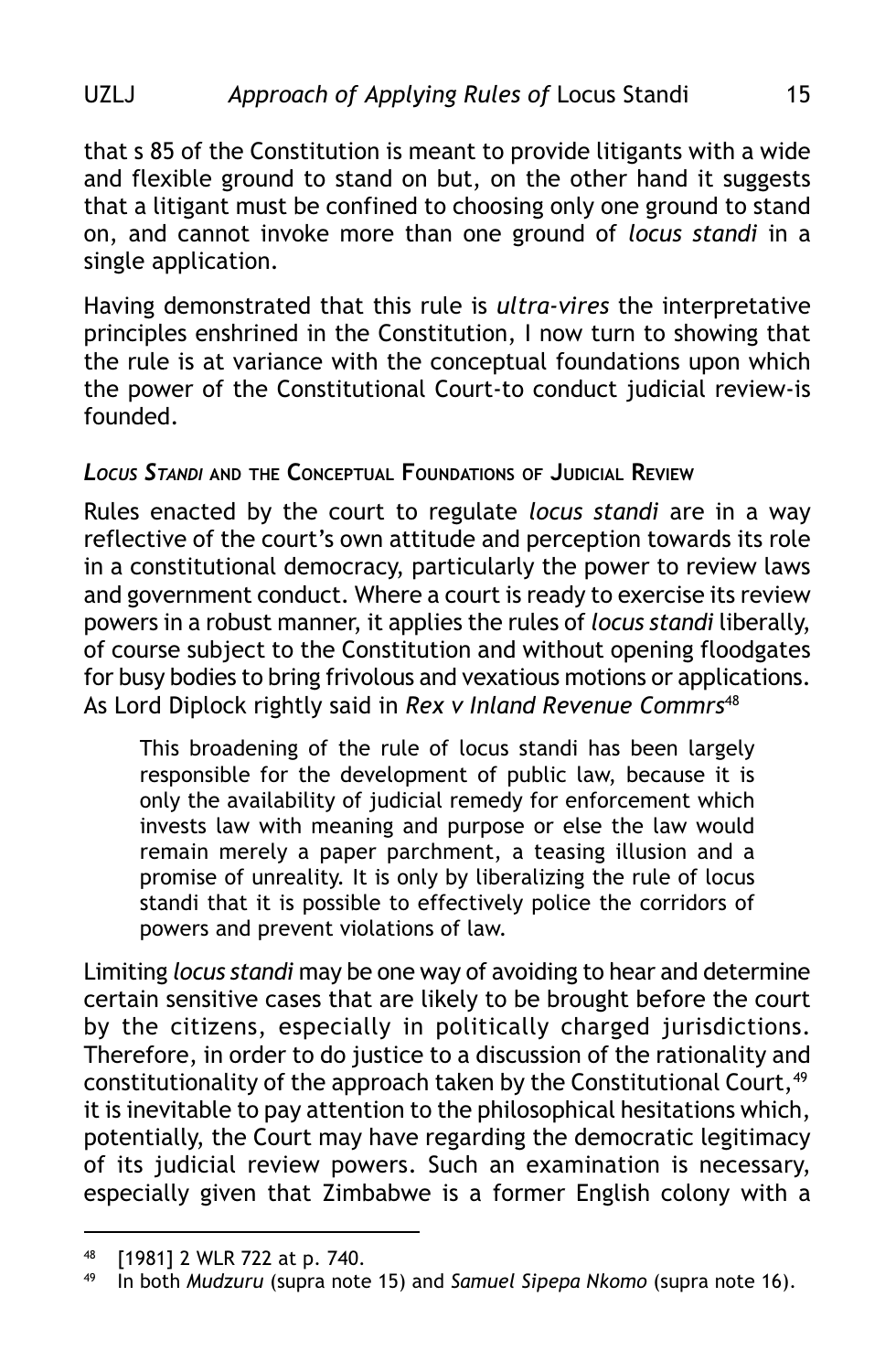tradition of parliamentary sovereignty, as opposed to constitutional supremacy.

## *1.1 Legitimacy of Judicial Review*

The trend in contemporary constitution making processes is to create an independent judiciary and give the courts extensive powers to review all aspects to do with the exercise of public and private power.<sup>50</sup> Such powers are what are known as judiciary review powers and, as part of these powers the courts can review the constitutionality or legality of any legislation enacted by the legislative arms of government.51 They also have the power to review the legality of conduct by members or institutions of government.<sup>52</sup> The essence of judicial review is that, if a law or conduct is found to be unconstitutional or unlawful by the court, then such a law or conduct should be declared to be invalid. $53$  This, at times, creates the perception that the judiciary wields the ultimate authority (and perhaps too much power) to pronounce on the validity of any decision made by the executive and the legislative arms of government. Consequently, a debate has been raging amongst scholars regarding the legitimacy of judicial review in a constitutional democracy such as the one envisaged under the Constitution of Zimbabwe.<sup>54</sup> The question that has been asked in this debate is whether there is any democratically legitimate claim for judges to wield such power?

Considering that the Constitution of Zimbabwe unequivocally provides the judiciary with the power to review all laws and government

 $50$  See for example the Constitutions of: Kenya (2010), South Africa (1996), Namibia and Tanzania

 $51$  See section 167 (3) of the Constitution of Zimbabwe, 2013. The judiciary also has the power to review the validity of subordinate legislation such as regulations or statutory instruments.

 $52$  Section 2 (1) and section 68 of the Constitution are amongst the primary sources of judicial review powers

 $53$  To the extent that the law or conduct is inconsistent with the law or Constitution. See Ibid, section 2 (1)

<sup>&</sup>lt;sup>54</sup> Samuel Freeman captures this debate in his article "Constitutional Democracy and the Legitimacy of Judicial Review" in 1990 Vol. 9 No. 4 *Law and Philosophy* pp. 327-370. Also see Barry Friedman. "The Birth of an Academic Obsession: The History of the Counter Majoritarian Difficulty" in 2002 *Yale Law Review Journal* at p. 153. Also see Jeremy Waldron "A Right-based Critique of Constitutional Rights" in 1993 *Oxford Journal of Legal Studies* at pp. 18, 20-28 and Ronald Dworkin, Taking Rights Seriously, *Harvard University Press* 1977 at p. 90-100 and p. 171-177.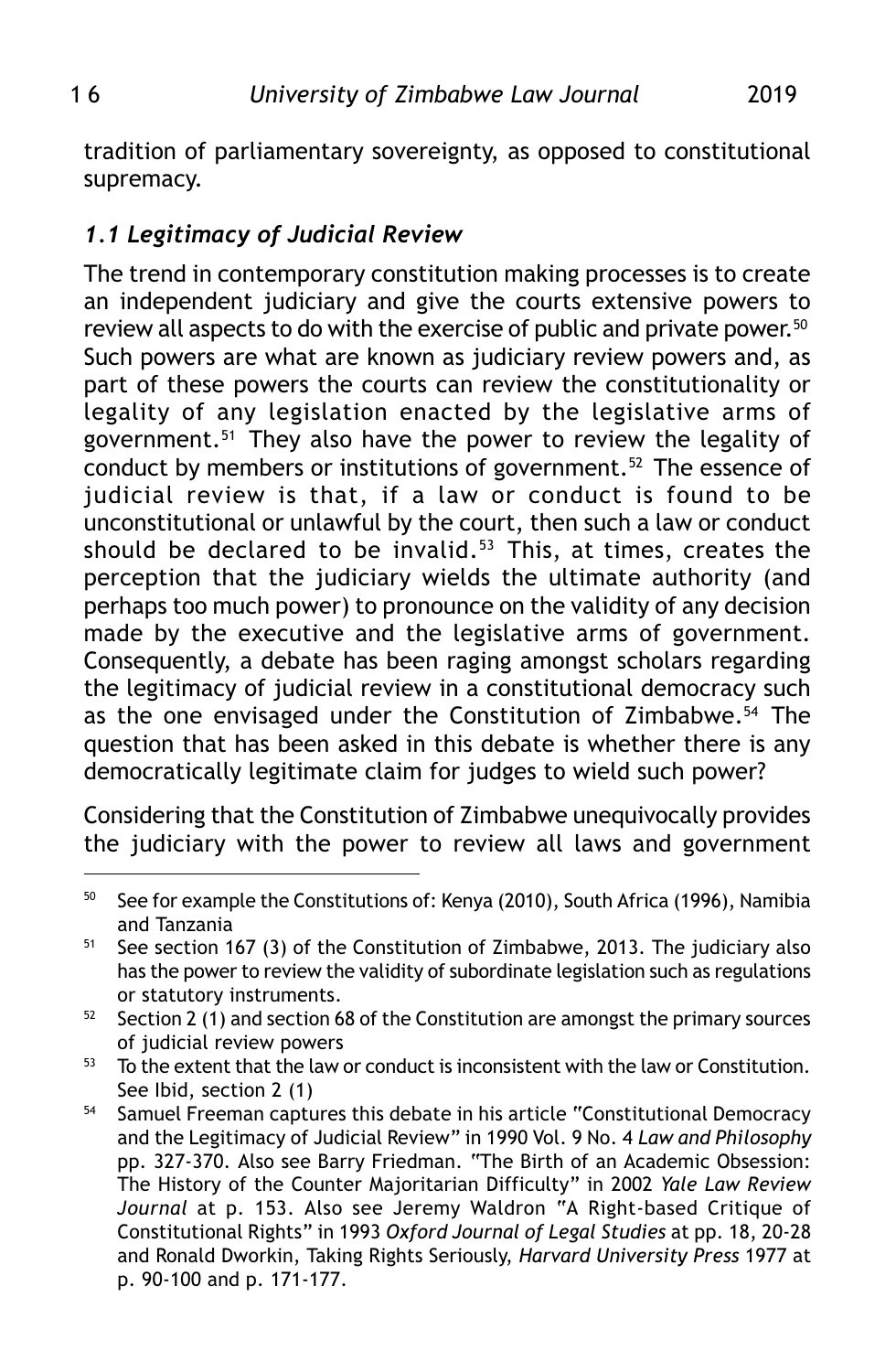conduct,55 one would assume that there is no need to discuss the legitimacy of judicial review in Zimbabwe. One is tempted to assume that the judges themselves do not have doubts about the legitimacy of their review powers. I, however, argue that there still exists a need to discuss the concerns raised against the legitimacy of judicial review. My argument is based on the view that judicial review will not be conducted in an effective manner if there is no proper understanding of its legitimacy in a constitutional state. A litigant is likely to be confronted by restrictive rules on *locus standi*, if the court has hesitations about the legitimacy of its review powers.

Another reason why a discussion on the legitimacy of judicial review powers is relevant in Zimbabwe is that, as a former British colony, Zimbabwe has a long history of applying a Westminster system of government; which elevates parliamentary sovereignty and views judicial review with scepticism on grounds similar to those articulated by the 'anti-judicial review' scholars.<sup>56</sup> The introduction of the Constitution of 2013 may be viewed as an attempt to completely break away from the parliamentary sovereignty tradition.<sup>57</sup> This however, cannot succeed if there is no corresponding shift of judicial culture and philosophy, to view judicial review powers differently. Such a shift will not happen if the traditional and philosophical concerns regarding the legitimacy of judicial review are not addressed. Rather, what one is likely to see is the emergence of restrictive rules of procedure including those governing *locus standi*, which effectively shield the court from exercising its review powers.

Two main arguments have been advanced against the legitimacy of judicial review in a constitutional democracy. There is what I call the "democratic mandate argument". This argument can be summed up as follows: Democracy is based on the fundamental principle that every person has the right to equal participation in decision making processes.58 In a representative democracy, citizens do not participate directly in decision making but, they delegate to their representatives (Legislature and Executive) the authority to make decisions on their

 $^{55}$  Supra note 52 and 53<br> $^{56}$  For a discussion of the

<sup>56</sup> For a discussion of the views expressed by these scholars, see Samuel Freeman supra note 54. Also see Michael Walzer's objections to judicial review in "Philosophy and Democracy" in 1981 Vol 9 *Political Theory* p. 379

<sup>&</sup>lt;sup>57</sup> Although it must be acknowledged that the former constitution attempted to do this albeit in a restrictive manner.

<sup>&</sup>lt;sup>58</sup> See Jeremy Waldron supra note 54 at p. 36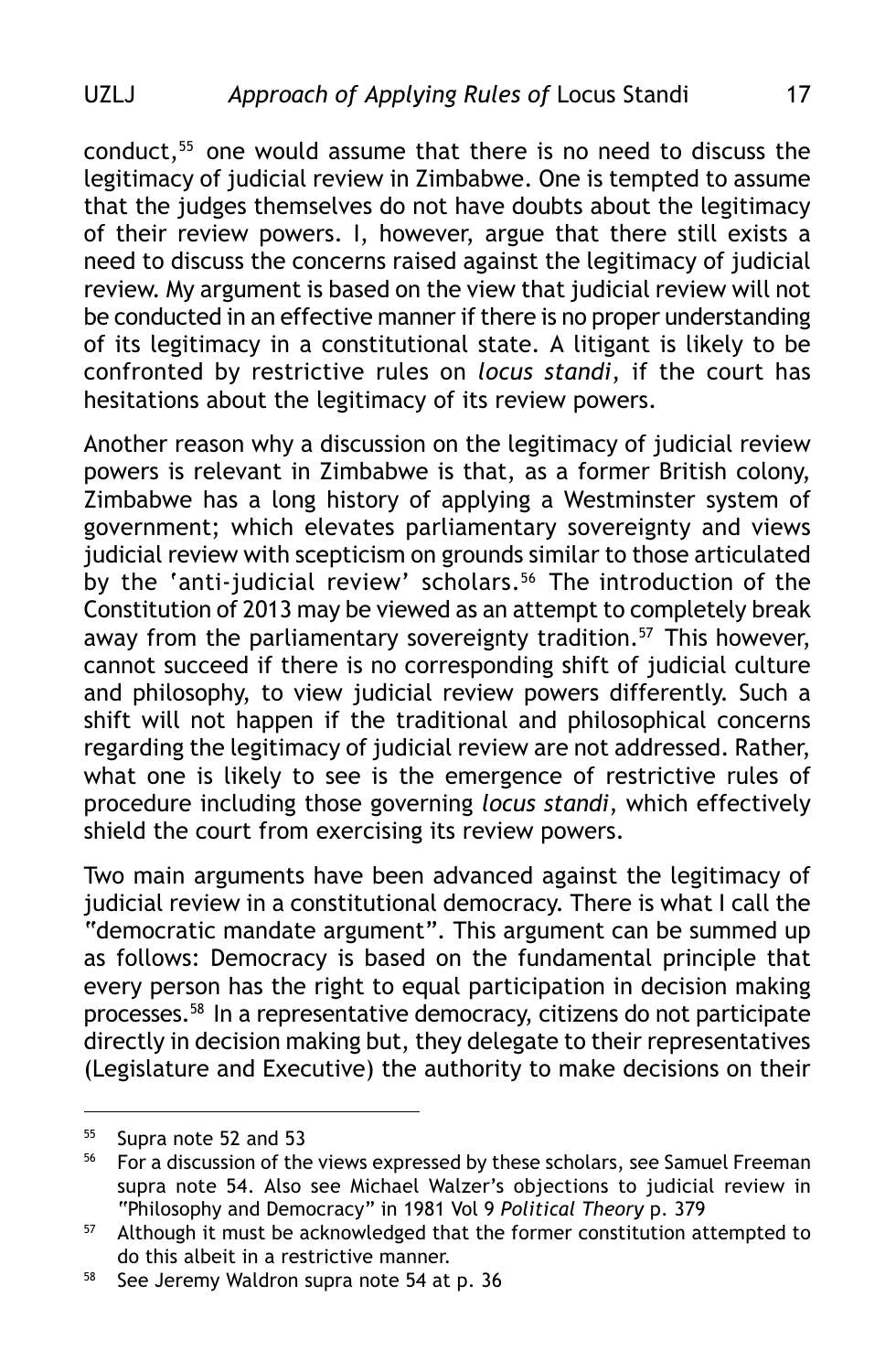behalf.59 Therefore, decisions should be made through the equal participation of the elected representatives. On the other hand, judges are few and unelected. $60$  By giving judges the power to review and invalidate decisions made by those who are elected to act as the people's representatives, the concept of judicial review negates the fundamental principle of democracy because, the authority to make decisions is taken away from the elected representatives and is given to a few, unelected judges.<sup>61</sup> For that reason, Thomas Jefferson forcefully criticised the concept of judicial review and characterised it as "*a very dangerous doctrine indeed, and one which would place us under the despotism of an oligarchy*."62 According to Jefferson, *"The people themselves are the only safe depositories of government* [and this principle requires] *absolute acquiescence in the decisions of the majority — the vital principle of republics, from which there is no appeal but force."*63 Thus, judicial review is perceived as an attempt to reverse the democratic principle that it is the people (through their elected representatives) who should make decisions.

The second argument is what I call the "democratic accountability argument" which can be summed up as follows: As the people's representatives, the members of the Legislature and the Executive arms of government are accountable to the citizens who elected them and on whose behalf they make decisions.<sup>64</sup> Therefore, the Executive and the Legislature must be allowed to make whatever decisions they want for it is them and not the judges who will account to the people for those decisions.<sup>65</sup>

<sup>&</sup>lt;sup>59</sup> For a detailed discussion on this, see Glen E. Thurow "Representative Democracy" in 1983 Vol 14 *St. Mary's Law Journal* pp. 937-956

 $60$  In Zimbabwe they are appointed by the President upon being recommended by the Judicial Services Commission. See section 180 of the Constitution of Zimbabwe, 2013

<sup>&</sup>lt;sup>61</sup> See Kirsty Mclean Constitutional Deference, Courts and Socio-Economic Rights in South Africa, *Pretoria University Law Press* 2009 at p. 65*.* Also see Ran Hirschl "Looking Sideways, Looking Backwards: Judicial Review vs Democracy in Comparative Perspective" in 2000 *University of Richmond Law Review* at p. 415-421. Also see Jeremy Waldron, supra note 54 at p. 36

<sup>62</sup> See Letter to William Jarvis in P. L. Ford (ed), The Writings of Thomas Jefferson*,* Vol. 10, pp. 160-61.

 $63$  See Adrienne Koch and William Peden (eds), The Life and Selected Writings of Thomas Jefferson *New York: Random House* 1944 at p. 324.

<sup>&</sup>lt;sup>64</sup> See the discussion by Kirsty Mclean, supra note 61.

<sup>65</sup> Ibid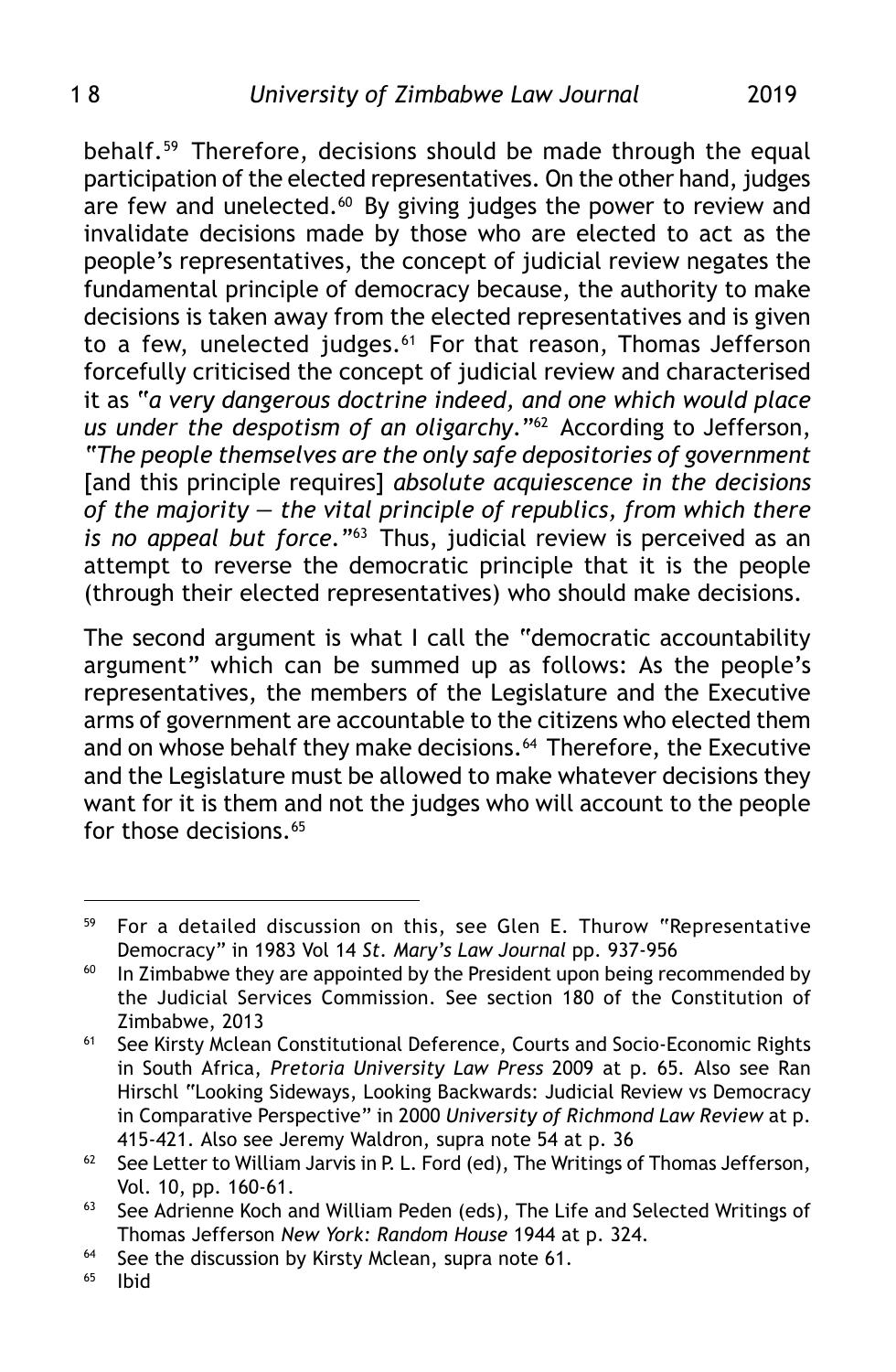The democratic mandate argument against the legitimacy of judiciary review has been addressed comprehensively by Samuel Freeman<sup>66</sup> and I align myself with his views for the reasons that I will explain. Freeman<sup>67</sup> argues that the legitimacy of judicial review hinges on what ought to be considered as the most appropriate conception of a constitutional democracy. Those who are opposed to the legitimacy of judicial review perceive constitutional democracy as rule by the majority.68 This is sometimes referred to as the procedural conception of democracy.69 However, I argue that constitutional democracy must be viewed as an extension of the theory of social contract. Put differently, I argue that the social contract theory rather than the procedural democracy theory is the most appropriate conceptual framework through which the democratic legitimacy of judicial review must be evaluated. In order to justify this claim, I must consider the work done by Thomas Hobbes, John Locke, Jean-Jacques Rousseau and John Rawls on the theory of the social contract. Although these four scholars had some differences<sup>70</sup> regarding their philosophical views on the idea of the social contract, they all reject the concept of "the divine right of kings"71 and, they suggest that the only justified authority is the authority that is generated out of agreements or covenants between people. On that basis, they suggest the theory of the social contract, as the idea that; in order to establish a civil society (meaning a peaceful and prosperous society), human beings must agree to live together under common laws encapsulated in a social contract.

 $^{66}$  Supra note 54

Supra note 54 at p. 331

<sup>&</sup>lt;sup>68</sup> See Samuel Freeman's discussion, supra note 54

<sup>69</sup> See Samuel Freeman, supra note 54 at p.332-336

 $70$  For example, Thomas Hobbes advocated for the monarchy as the administrator of the social contract, John Locke believed in the right of the people to revolt against the monarch if it fails to adhere to the terms of the social contract. On the other hand, Jean-Jacques Rousseau argued that the social contract in Locke's conception sought to protect private property and therefore subordinated the poor to the authority of the property owners. He argued that the terms of the social contract must be changed so that the contract is based on the values of human equality and freedom. For a detailed discussion See David Gauthier "Hobbes's Social Contract." in 1988 *No\_s* Vol. 22 at p 71-82. Also see David Gauthier, "Why Contractarianism?" in 1991 *Vallentyne* p. 13-30 and Jean Hampton, Hobbes and the Social Contract Tradition, *Cambridge University Press* 1986

 $71$  The idea of rule by man. See Ibid, David Gauthier, "Why Contractarianism?" in 1991 *Vallentyne* p. 13-30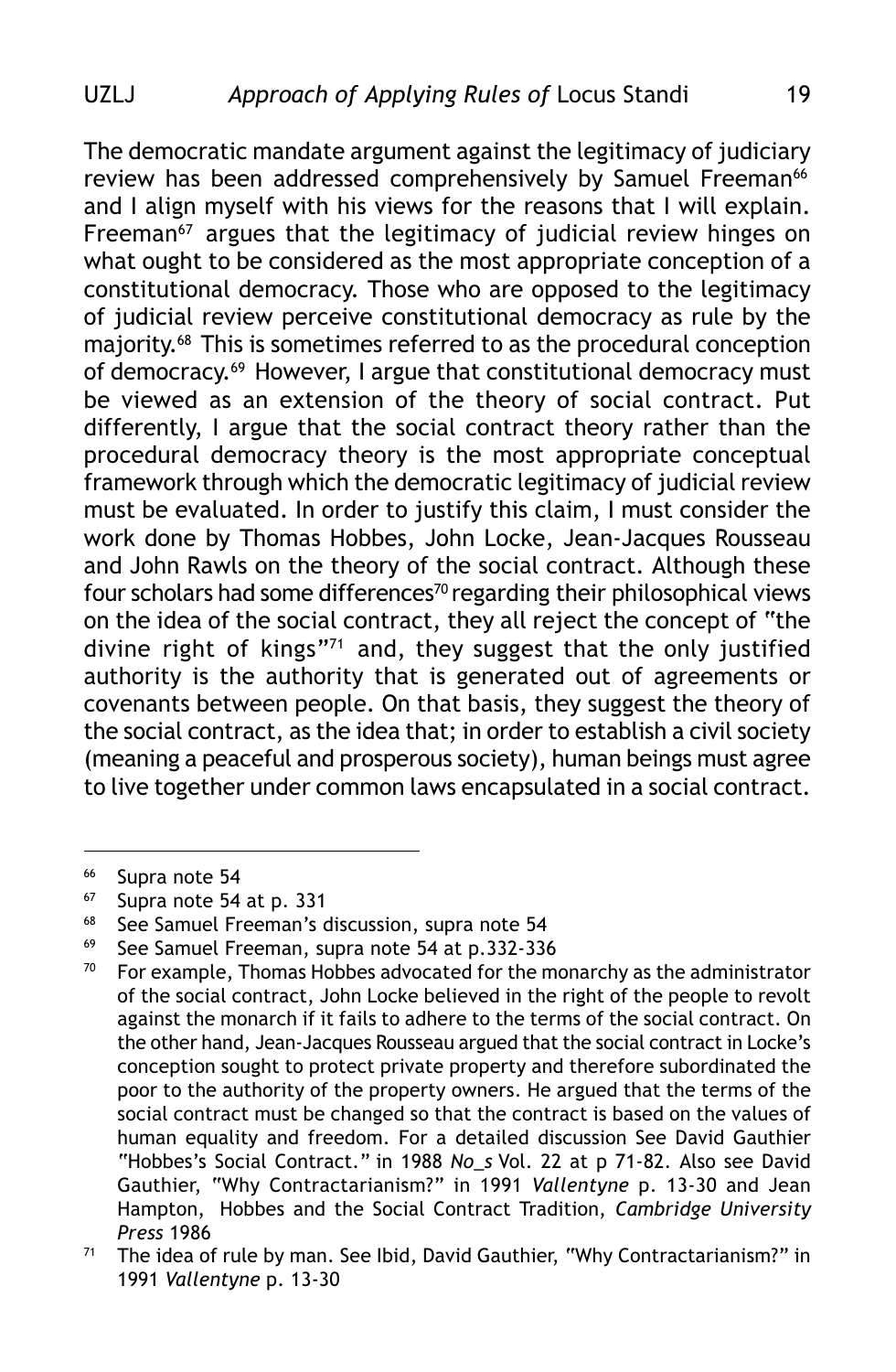According to Rousseau and Rawls, the social contract must be negotiated and entered into by free and equal persons and, it must set out certain basic values and principles which are necessary for purposes of guaranteeing human equality and freedom.<sup>72</sup> Thus, the social contract theory is not only a rejection of the concept of the divine rule of kings. It is also a realisation of the inherent inadequacy of procedural democracy particularly that, it is possible that the majority can make decisions that undermine democratic values such as individual liberty and equality. For instance, the majority can decide to deprive the minority of their right to equal political participation. In order to address this concern, the theory of the social contract (at least as conceived by John Rawls) suggests that the people must negotiate and agree to a social contract which guarantees every individual with minimum rights and liberties, which cannot be undermined through laws and decisions made by the majority.

I argue, as Samuel Freeman does $^{73}$ , that a national constitution is a modern representation of the social contract. Freeman describes a national constitution as something that is established as:

[a] result of an agreement, whose purpose is to define and set up political institutions to determine laws and institutions that are necessary for the effective exercise of the equal basic rights that secure persons in the free pursuit of their good. The procedures best designed to realize this end meet the democratic requirements of justice.<sup>74</sup>

The people of Zimbabwe negotiated and through a referendum, agreed to establish a constitutional rule book which guarantees certain rights<sup>75</sup>, bestows obligations and entrenches certain values<sup>76</sup> which are to be treated as the foundation of their society. One of these values is that Zimbabwe must be governed democratically and in accordance with established human rights norms and principles.<sup>77</sup> Thus, the Constitution of Zimbabwe is a form of a social contract through which the people have agreed to be governed according to certain democratic values, principles and procedures. In this context,

<sup>72</sup> Jean-Jacques Rousseau. *The Social Contract* (1762) at p. 59

 $73$  Supra note 54

Supra note 54 at p. 350

<sup>75</sup> See Chapter Four of the Constitution of Zimbabwe, 2013

<sup>76</sup> See section 3 of the Constitution of Zimbabwe, 2013

 $77$  Ibid, subsection (1) (c)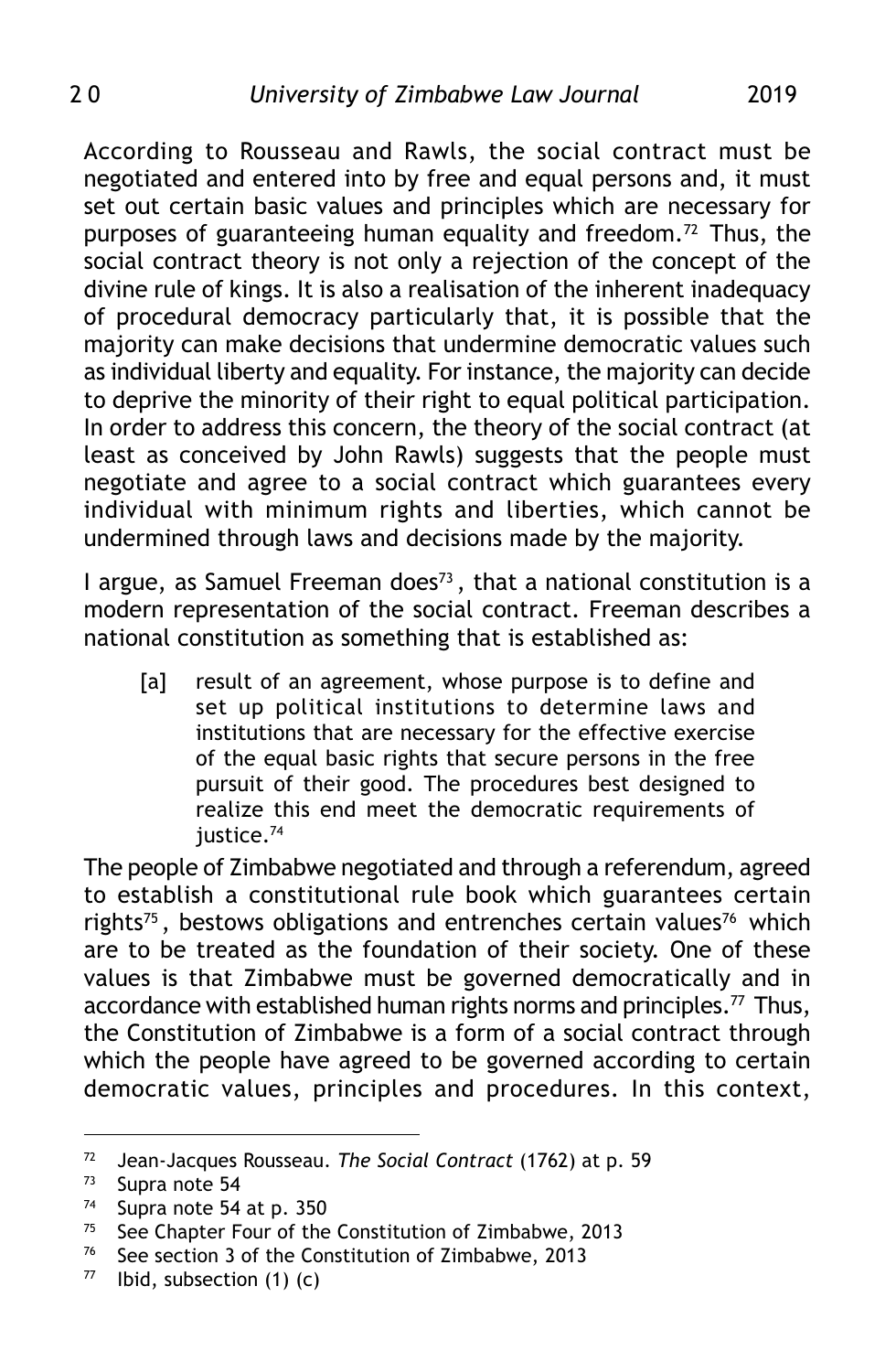democracy cannot be viewed as limited to rule by the majority. It is not the right of the majority to do whatever they want. Rather it is the rule by the majority in accordance with certain procedures and substantive values that are articulated in the political constitution, which is the equivalent of a social contract. In that sense, the social contract theory can help us to evaluate and explain the legitimacy of judicial review in a constitutional democracy such as that envisaged under the Constitution of Zimbabwe.

As explained earlier, the social contract is underpinned by certain democratic values and principles which are meant to protect human freedom and equality. There must be a mechanism or institutions in place to interpret, protect and at times enforce these values and principles.78 As part of the social contract, the people establish institutions unto which they freely delegate the authority to perform this role. In the Constitution of Zimbabwe, the people have given the judiciary, the power to interpret, protect and enforce the terms of their social contract which is the rights, values, procedures and principles set out in the Constitution.<sup>79</sup> Section 162 of the Constitution makes this point explicit where it declares that "*judicial authority derives from the people of Zimbabwe and is vested in the courts*". As part of this judicial authority, the courts have the power to review and invalidate laws and conduct that is inconsistent with the terms of the social contract-the Constitution. The Constitutional Court of Zimbabwe in *re Prosecutor General of Zimbabwe on his Constitutional Independence and Protection from Direction and Control,*80 affirmed this position when Patel J held that the role of the court is to interpret the law and, when it does so, "*it fulfils its role under the separation of powers framework. When it [the court] interprets a certain law to compel someone to do something, it is not the court but the law that compels that person to do so*."81 The legitimacy of judicial review therefore resides in the fundamental belief under the social contract theory that, there is need to establish an independent institution which will protect the values and principles of the social contract in between the periodic elections.

<sup>&</sup>lt;sup>78</sup> Samuel Freeman, supra note 54 at p. 357

<sup>79</sup> This principle was also affirmed in *re Prosecutor General of Zimbabwe on his Constitutional Independence and Protection from Direction and Control* [2017] ZWCC 13 2015 at p. 9

 $80$  Ibid, at p.10

 $81$  Ibid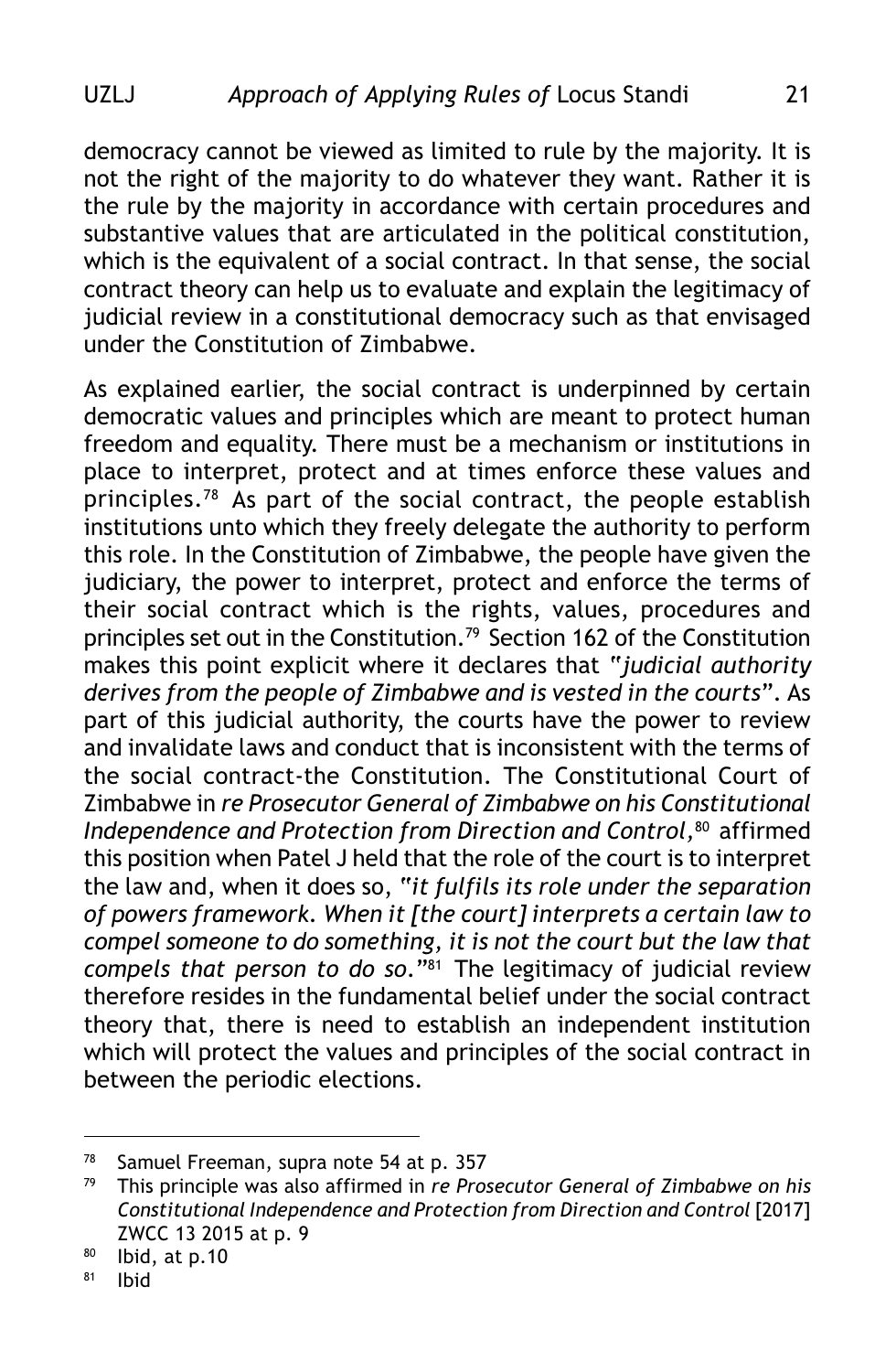It could be counter-argued that the power to interpret and protect the values of the social contract should be exercised by the elected representatives of the people (the legislature and the executive) and not by the unelected judges.<sup>82</sup> The response to that argument lies in the philosophical background of the doctrine of separation of powers which is the idea that: in order to protect the values underpinning the social contract (namely equality and individual freedom) the people through the social contract, must avoid delegating power to a single person or body.83 Rather, different functions and powers must be delegated to different branches of the government and there must be checks and balances to protect the people from possible abuse of the delegated power.<sup>84</sup> For that reason, the modern social contract (the Constitution) delegates the power to make laws to the legislature, and the executive is delegated with the power to make and execute policies, while the judiciary is there to interpret the laws articulated in the social contract. $85$  In that sense, the people could not delegate to the legislature the power to interpret the very same laws that it makes.86 Such power is given to the judiciary as an effective mechanism of protecting the values of the social contract and, there lies the democratic legitimacy of judicial review in a constitutional democracy.

Judicial review is therefore democratically legitimate because such powers are given to the judiciary by the people through the Constitution, in order to protect the values and principles underlying democratic governance in a constitutional state.<sup>87</sup> It is a form of insurance against majority decisions (and sometimes decisions made by powerful minorities) which undermine the very basis of democracy. This is the reason why, in the Zimbabwean context, the Constitution requires Courts to ensure that their rules of procedure adequately facilitate the right of individuals to approach the Court and access effective remedies against such decisions. It is against this background that we should examine if (at a conceptual level) the rule established by the Constitutional Court to restrict litigants to acting in once capacity in each matter makes any rational sense. It does not because,

<sup>82</sup> See Michael Walzer's objections to judicial review in "Philosophy and Democracy" in 1981 Vol 9 *Political Theory* p. 379

<sup>83</sup> Supra note 62

<sup>84</sup> See Samuel Freeman, supra note 54 at p. 353

<sup>85</sup> Malherbe Rautenbach, Constitutional Law 4th edition, *Lexis Nexis* 2003 at p. 78

<sup>86</sup> Samuel Freeman, supra note 54 at p. 336

<sup>87</sup> Samuel Freeman makes a similar argument at p. 328, supra note 54